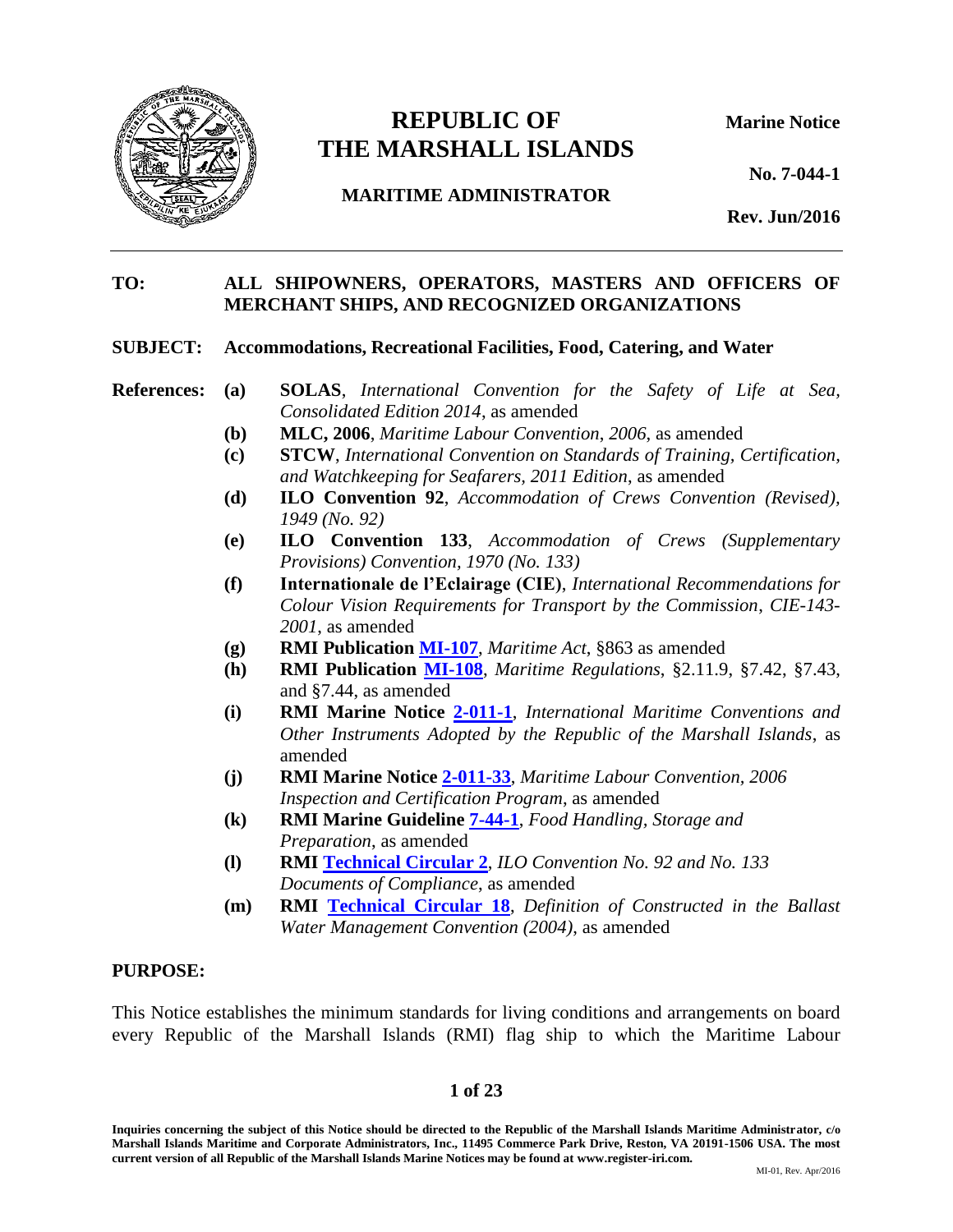Convention, 2006 (MLC, 2006) applies. This Notice supersedes Rev. 05/14 and reflects clarification of the medical certification and color vision standards for cooks aboard RMI flag vessels.

# <span id="page-1-0"></span>**APPLICABILITY:**

This Notice applies to all RMI flag ships as defined in the MLC, 2006. Importantly, this definition includes commercial yachts. See §2.0 of RMI Marine Notice [2-011-33](http://www.register-iri.com/forms/upload/MN-2-011-33.pdf) for application of the MLC, 2006.

The requirements of this Notice that relate to ship construction and equipment shall apply, to the extent reasonably practicable, to ships constructed after the coming into force of International Labour Organization (ILO) Convention (C.) 92 and C. 133 and to ships constructed on or after 20 August 2013, which marked the entry into force of the MLC, 2006 for the RMI.

Unless expressly provided otherwise, any requirement under an amendment to the Code relating to the provision of seafarer accommodation and recreational facilities shall apply only to ships constructed on or after the amendment takes effect.

The term "constructed" shall be interpreted in accordance with RMI [Technical Circular 18](http://www.register-iri.com/forms/upload/TechCirc-18.pdf) referencing the International Convention for the Safety of Life at Sea (SOLAS) Chapter II-1, Part A, Regulations 1.1 and 1.2 as where:

- .1 the keel is laid; or
- .2 construction identifiable with a specific ship begins, and assembly of that ship has commenced comprising at least 50 tonnes or 1% of the estimated mass of all structural material, whichever is less.

# <span id="page-1-1"></span>**BACKGROUND:**

The RMI became a member of the ILO in 2007 and ratified the MLC, 2006 that same year. Though not a signatory to ILO C. 92 or C. 133, the RMI Maritime Administrator ("the Administrator") recognizes these Conventions as industry standards for: 1) ships to which the MLC, 2006 applies, but were constructed prior to its entry into force; and 2) ships not subject to the MLC, 2006 that desire documentation to verify compliance with these ILO Conventions to satisfy coastal State requirements or charter agreements. See RMI Marine Notice [2-011-1](http://www.register-iri.com/forms/upload/MN-2-011-1.pdf) and RMI [Technical Circular 2.](http://www.register-iri.com/forms/upload/TechCirc-2-Rev-1.pdf)

MLC, 2006 Regulation 3.1.2 stipulates that for ships constructed before the entry into force of the Convention, ILO C. 92 and C. 133 are to continue to apply to the extent that they were applicable under the law or practice of the Member concerned. Due to the fact that the RMI is not a signatory to ILO C. 92 and C. 133, certification under these Conventions is not applicable to RMI flag ships, unless the shipowner or operator has chosen voluntary compliance and certification as evidenced by the issuance of an RMI National Document of Compliance (DOC). It is important to note that holding an RMI National DOC is not a precondition for MLC, 2006 Certification.

#### **Rev. Jun/2016 2 of 23 7-044-1**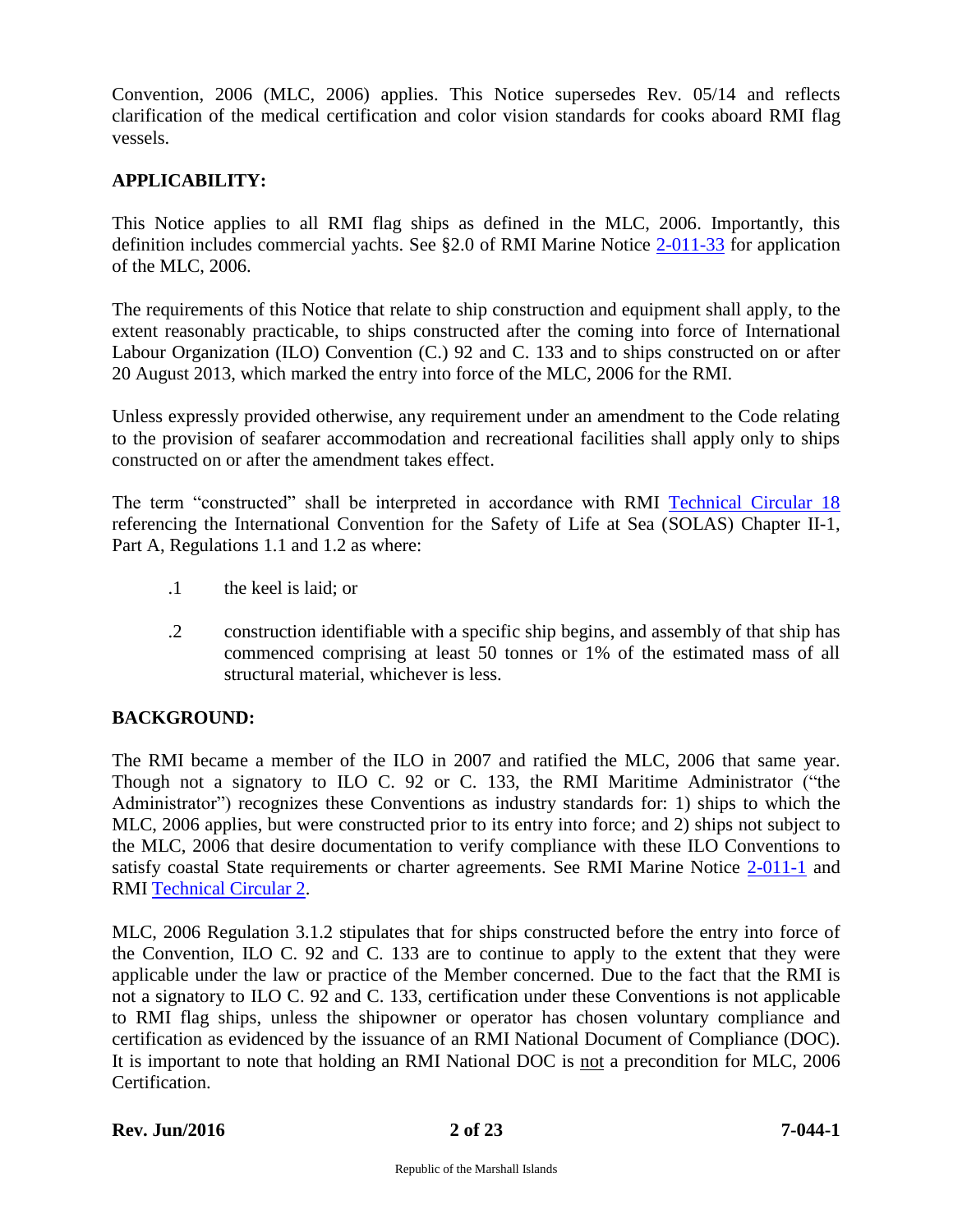# <span id="page-2-0"></span>**REQUIREMENTS:**

# <span id="page-2-1"></span>**1.0 General**

- 1.1 Each shipowner of an RMI flag ship shall meet, provide, and maintain minimum standards in accordance with the relevant ILO Convention, C. 92, C. 133 or MLC,2006, consistent with promoting the seafarers' health and well-being for safe and decent living accommodation and recreational facilities, food, catering, and water for seafarers who are required to work or live on board ships under their management.
- 1.2 Living conditions and arrangements are subject to examination by and the approval of the Administrator or Recognized Organization (RO) that is authorized to act on behalf of the Administrator.
- 1.3 Compliance with the MLC, 2006, Title 3 construction and equipment standards is not a requirement for ships constructed before 20 August 2013. However, as per the same Title, these ships still must "provide and maintain decent accommodation and recreational facilities for seafarers working or living on board, or both, consistent with promoting the seafarers' health and well-being" to receive MLC, 2006 certification.
- 1.4 In addition and in accordance with Marine Notice 2-011-33:
	- for personnel working on board each Mobile Offshore Unit, accommodations, including safety equipment, emergency signs, and the sanitary conditions in the galley, quarters and work areas, shall meet or exceed, as reasonable and practicable, those specified in the ILO C. 92, C. 133 or MLC, 2006 as applicable.
	- Privately Contracted Armed Security Personnel (PCASPs) are considered supernumeraries by the Administrator. However, all guidelines for the engagement of PCASP must be followed and suitable accommodations provided.
	- cadets are seafarers for which suitable accommodation onboard ships shall be made available while undergoing mandatory shipboard training;
	- personnel under the employ or contract of the charterer of a yacht are not considered seafarers and shall be the responsibility of the charterer. Nevertheless, such personnel must not be brought on board unless suitable accommodation and safety equipment can be provided.
- 1.5 Particular attention shall be given toward ensuring implementation of the requirements of the references of this Notice provided above as they may apply to:
	- .1 the size of rooms and other accommodation spaces;
	- .2 heating and ventilation;
	- .3 lighting;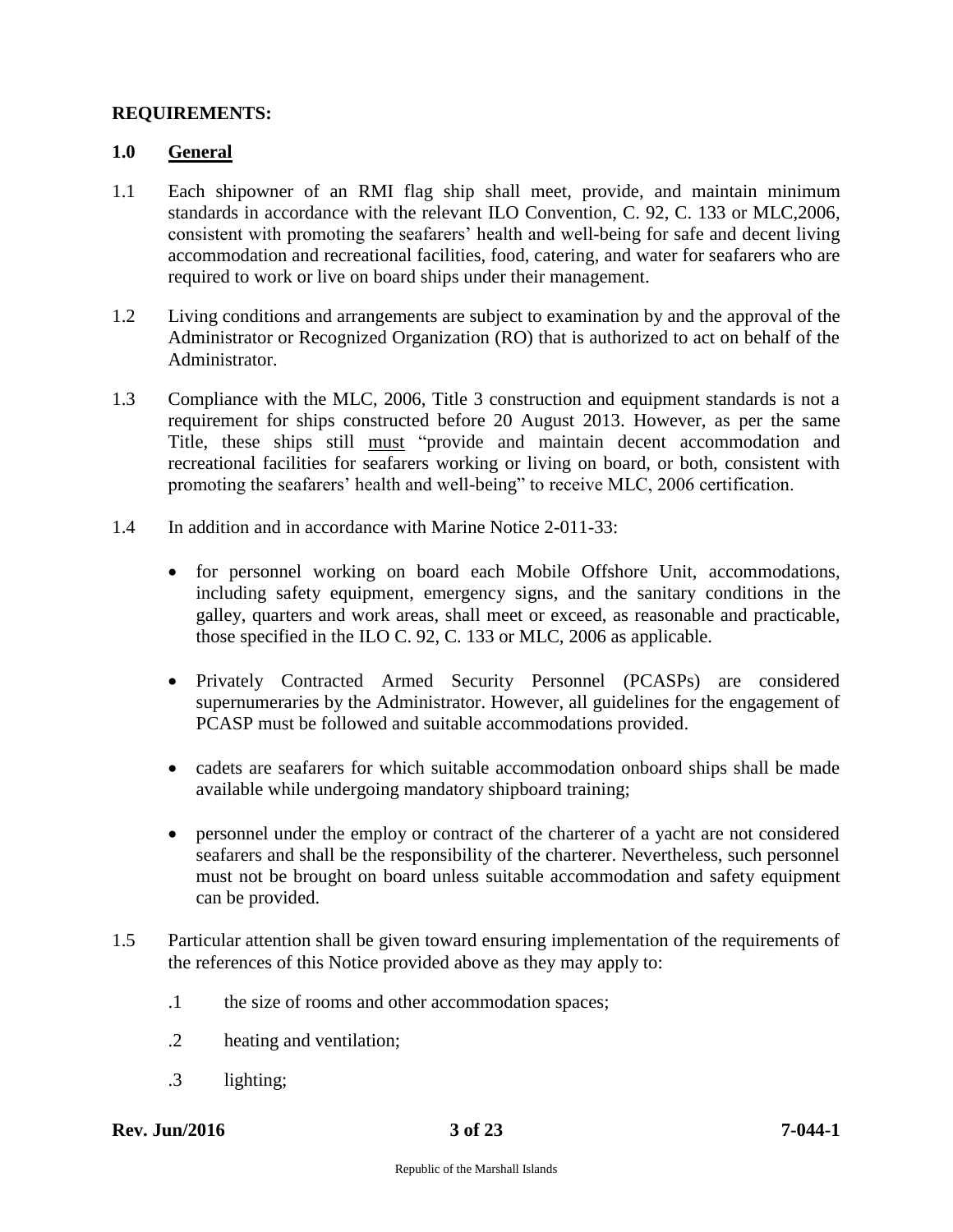- .4 sleeping rooms;
- .5 noise and vibration and other ambient factors;
- .6 mess rooms;
- .7 sanitary facilities;
- .8 hospital accommodation;
- .9 laundry facilities;
- .10 open deck spaces;
- .11 office spaces;
- .12 mosquito protection;
- .13 recreational facilities; and
- .14 food, catering, and drinking water.
- 1.6 Ships that were subject to and certified under ILO C. 92 or C. 133 requirements under the jurisdiction of a previous member State flag, but that cannot be recertified under either Convention upon registering in the RMI, may present to the Administrator:
	- previous certification (e.g., an ILO C. 92 or C. 133 Crew Accommodation Certificate) as evidence of compliance which shall be accepted by the Administrator;
	- statements from shipyards or ROs verifying construction in substantial compliance with the requirements of ILO C. 92 or C. 133; or
	- an assessment by the RO during the process of a gap analysis that the ship provides and maintains decent accommodation and recreational facilities in accordance with MLC, 2006.

This documentation shall be accepted by the Administrator as evidence of compliance with these Conventions to the extent reasonable and practicable for the purpose of issuing a Declaration of Maritime Labour Compliance (DMLC) Part I, and which shall be annotated to note this acceptance.

1.7 When requesting a DMLC Part I, for a ship constructed prior to the entry into force of the MLC, 2006 that currently does not hold an ILO C. 92 or C. 133 or any of the documentation stated in §1.6 above, the shipowner may either seek and provide such certification, statement or assessment, or specifically identify in the DMLC Part I request the extent to which ILO C. 92 or C. 133 requirements are, and/or are not, being "substantially met" relevant to the areas in paragraph 1.5 above, so that the Administrator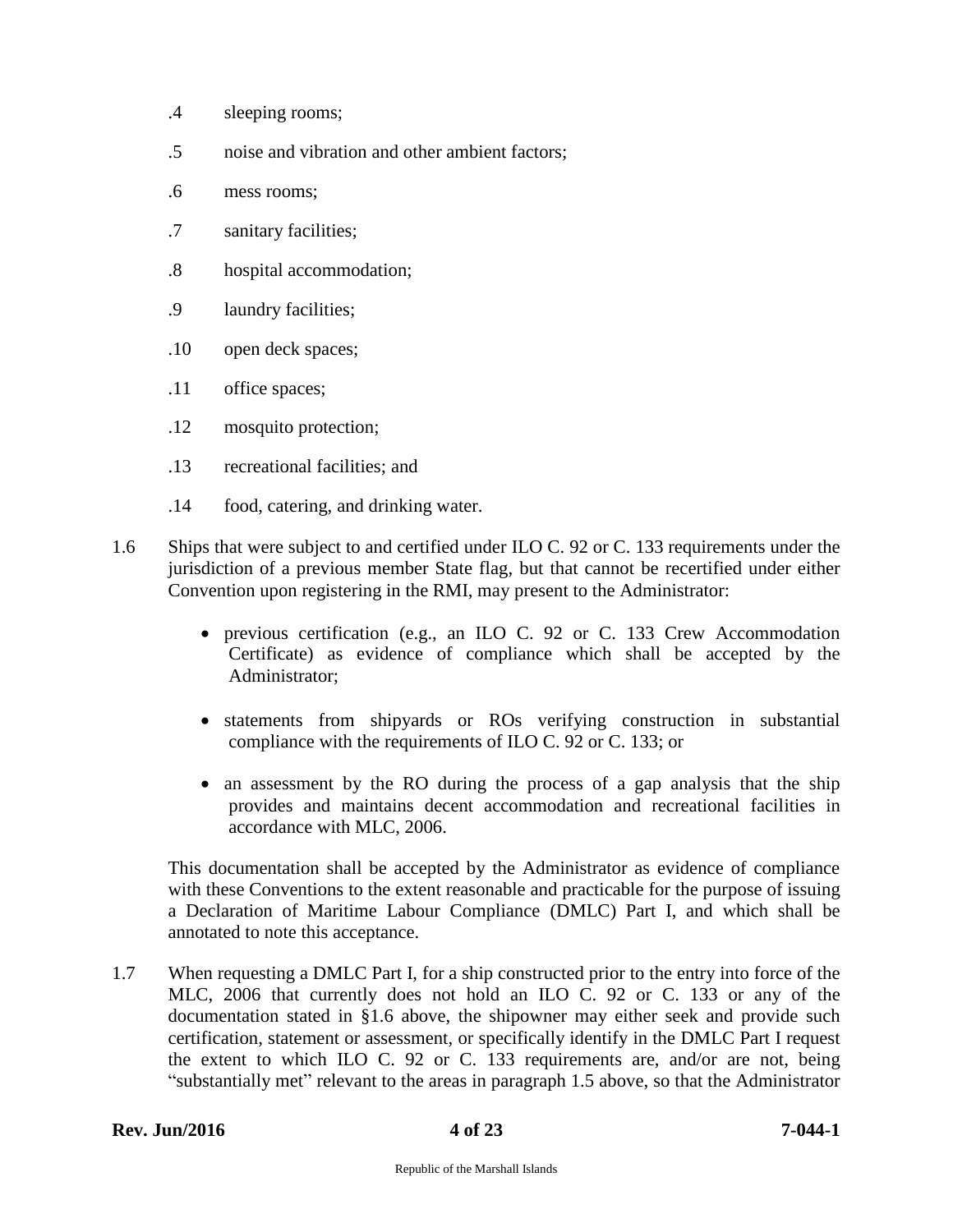may consider and issue "pre-build" notations on the DMLC Part I, as deemed necessary and appropriate.

- 1.8 External inspections shall be carried out by the ship's RO when:
	- .1 a ship is initially certified for compliance;
	- .2 a ship is registered or re-registered in the flag; or
	- .3 the seafarer accommodation on a ship has been substantially altered.

Any substantial alterations from the construction and equipment standards of the applicable Convention (C. 92, C. 133 or MLC, 2006) must be reported to the Administrator so that the DMLC Part I can be notated correctly.

- 1.9 Each shipowner must ensure periodic inspections are conducted to assure both initial and ongoing compliance with the applicable standards.
- 1.10 The minimum standards for on-board accommodations and recreational facilities are found in the following §2.0 to §15.0.

# <span id="page-4-0"></span>**2.0 Living Accommodation**

- 2.1 There shall be adequate headroom in all seafarer accommodations. The minimum permitted headroom in all seafarer accommodations where "full and free movement" is necessary shall be not less than 203 centimeters. Some limited reduction in headroom in any space, or part of any space, in such accommodations may be permitted where it is satisfied that such reduction:
	- .1 is reasonable;
	- .2 will not result in discomfort to the seafarers; and
	- .3 will not cause a seafarer to inadvertently come in contact with or be required to take any cautionary measure to avoid any appurtenances installed on it.
- 2.2 The accommodations shall be adequately insulated.
- 2.3 In ships other than passenger ships, as defined in SOLAS Regulation 2(e) and (f), sleeping rooms shall be situated above the load line amidships or aft, except that in exceptional cases, where the size, type or intended service of the ship renders any other location impracticable, sleeping rooms may be located in the fore part of the ship, but in no case forward of the collision bulkhead.
- 2.4 In passenger ships and special ships constructed in compliance with the IMO Code of Safety for Special Purpose Ships ("the SPS Code"), as amended, the location of sleeping rooms may be permitted below the load line on condition that arrangements satisfactory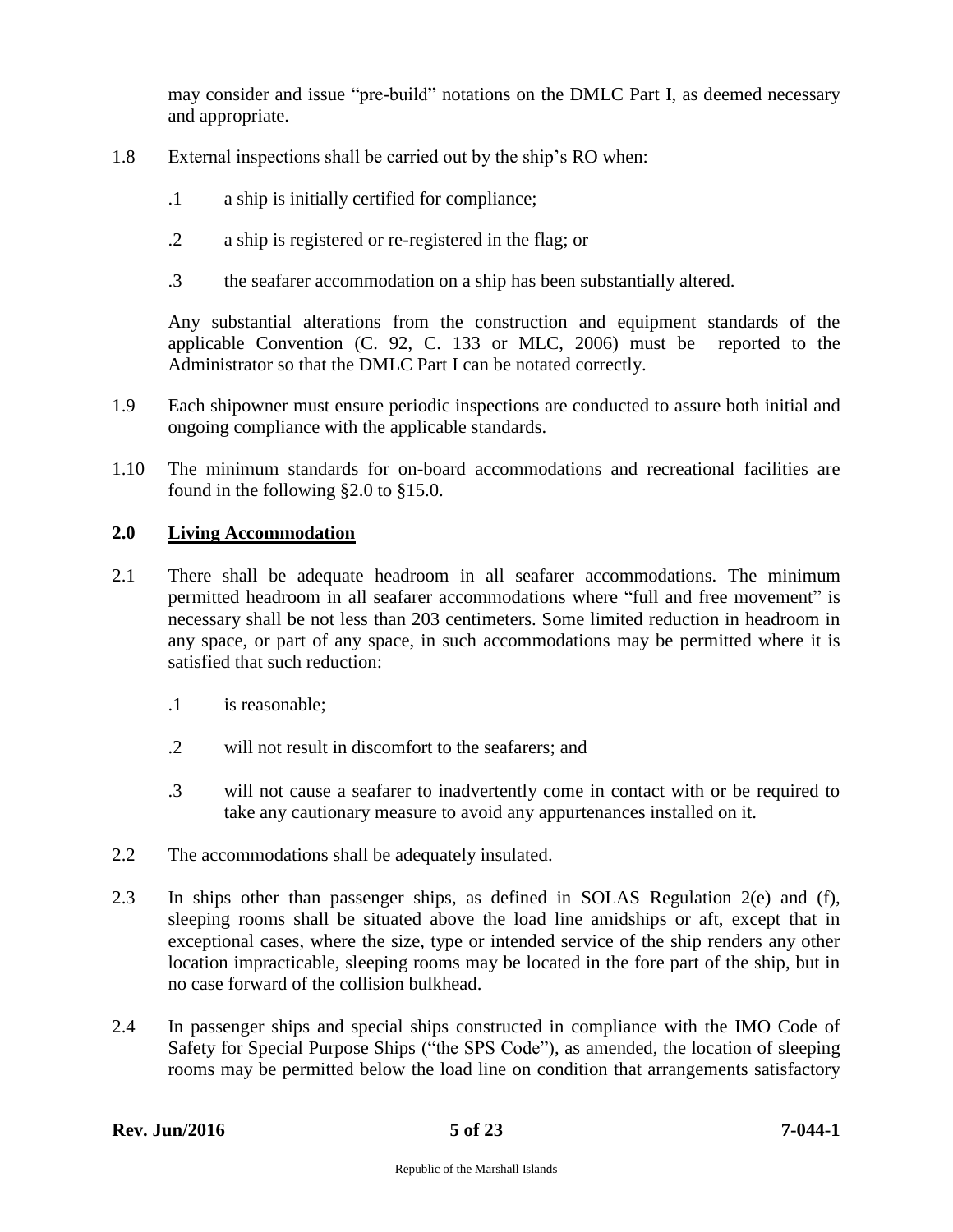to the Administrator are made for lighting and ventilation. However, in no case shall sleeping arrangements be located immediately beneath working alleyways.

- 2.5 There shall be no direct openings into sleeping rooms from cargo and machinery spaces or from galleys, storerooms, drying rooms or communal sanitary areas and the part of a bulkhead separating such places from sleeping rooms and external bulkheads shall be efficiently constructed of steel or another approved substance and be watertight and gastight.
- 2.6 The materials used to construct internal bulkheads, paneling and sheeting, floors, and joining shall be suitable for the purpose and conducive to ensuring a healthy environment.
- 2.7 Proper lighting and sufficient drainage shall be provided.
- 2.8 Accommodation and recreational and catering facilities shall meet the requirements in the relevant reference contained in this Notice above, on health and safety protection and accident prevention, with respect to preventing the risk of exposure to hazardous levels of noise and vibration and other ambient factors and chemicals on board ships, and to provide an acceptable occupational and on-board living environment for seafarers.
- 2.9 Design and Construction Guidelines:
	- .1 External bulkheads of sleeping rooms and mess rooms should be adequately insulated. All machinery casings and all boundary bulkheads of galleys and other spaces in which heat is produced should be adequately insulated where there is a possibility of resulting heat effects in adjoining accommodations or passageways. Measures also should be taken to provide protection from heat effects of steam or hot-water service pipes or both.
	- .2 Sleeping rooms, mess rooms, recreation rooms, and alleyways in the accommodation space should be adequately insulated to prevent condensation or overheating.
	- .3 The bulkhead surfaces and deckheads should be of material with a surface easily kept clean. No form of construction likely to harbor vermin should be used.
	- .4 The bulkhead surfaces and deckheads in sleeping rooms and mess rooms should be capable of being easily kept clean and light in color with a durable, non-toxic finish.
	- .5 The decks in all seafarer accommodations should be of approved material and construction and should provide a surface impervious to damp and easily kept clean.
	- .6 Where the floorings are of a composite material, the joinings with sides should be profiled to avoid crevices.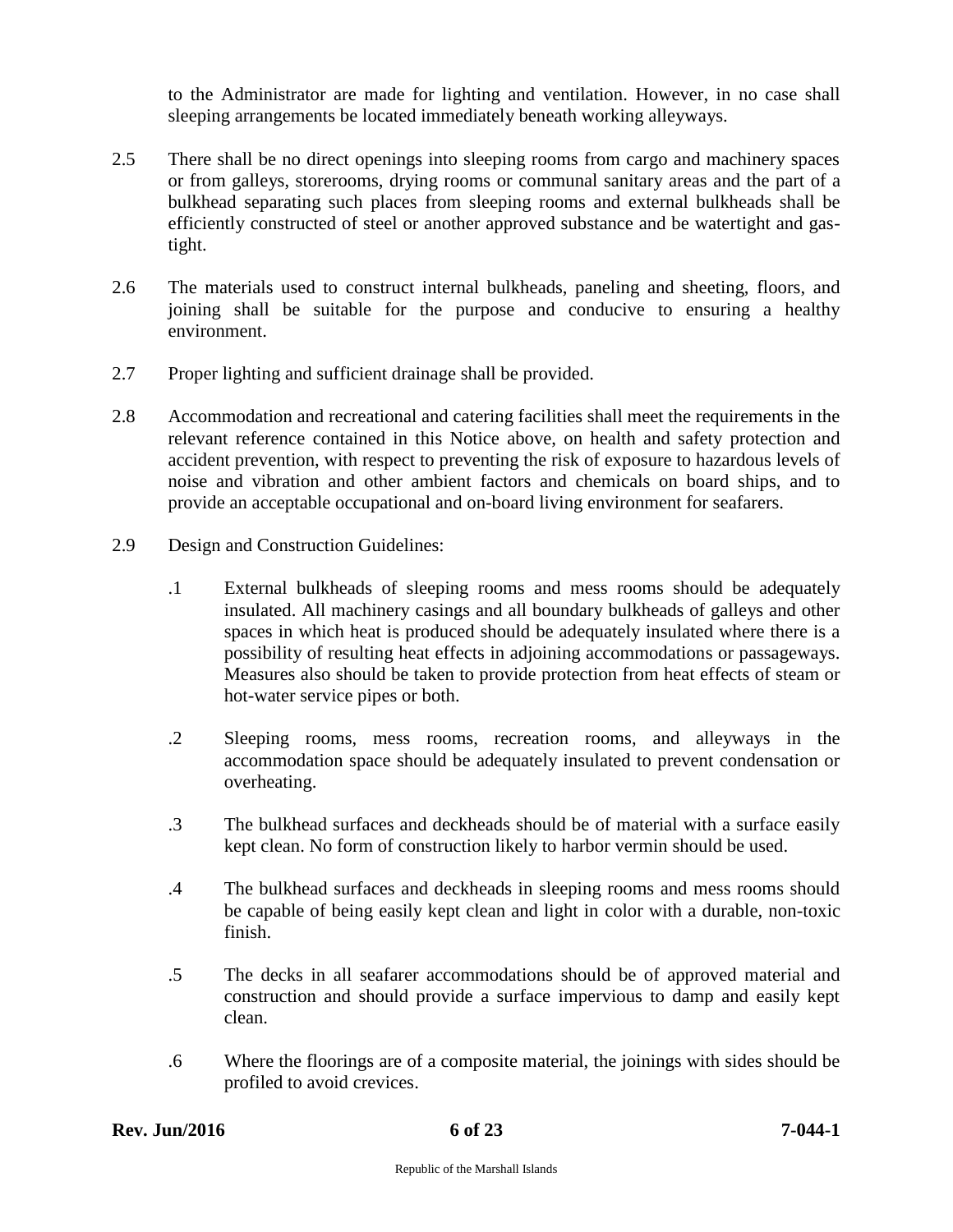- .7 Where separate facilities for engine department personnel to change their clothes are provided, they should be:
	- .1 located outside the machinery space but with easy access to it; and
	- .2 fitted with individual clothes lockers as well as with tubs and/or showers and washbasins having hot and cold running fresh water.

# <span id="page-6-0"></span>**3.0 Heating and Ventilation**

- 3.1 Sleeping rooms and mess rooms shall be adequately ventilated.
- 3.2 Ships, except those regularly engaged in trade where temperate climatic conditions do not require this, shall be equipped with air conditioning for seafarer accommodations, any separate radio room, and any centralized machinery control room.
- 3.3 All sanitary spaces shall have ventilation to the open air, independently of any other part of the accommodations.
- 3.4 Adequate heat through an appropriate heating system shall be provided, except in ships exclusively on voyages in tropical climates.
- 3.5 Heating Guidelines:
	- .1 The system of heating the seafarer accommodations should be in operation at all times when seafarers are living or working on board and conditions require its use.
	- .2 In all ships in which a heating system is required, the heating should be by means of hot water, warm air, electricity, steam or an equivalent source. However, within the accommodation area, steam should not be used as a medium for heat transmission. The heating system should be capable of maintaining the temperature in seafarer accommodation at a satisfactory level under normal conditions of weather and climate likely to be met within the trading area of the ship.
	- .3 Radiators and other heating apparatus should be placed and, where necessary, shielded so as to avoid risk of fire or danger or discomfort to the occupants.
- 3.6 Ventilation Guidelines:
	- .1 The system of ventilation for sleeping rooms and mess rooms should be controlled so as to maintain the air in a satisfactory condition and to ensure a sufficiency of air movement in all conditions of weather and climate.
	- .2 Air-conditioning systems, whether of a centralized or individual unit type, should

# **Rev. Jun/2016 7 of 23 7-044-1**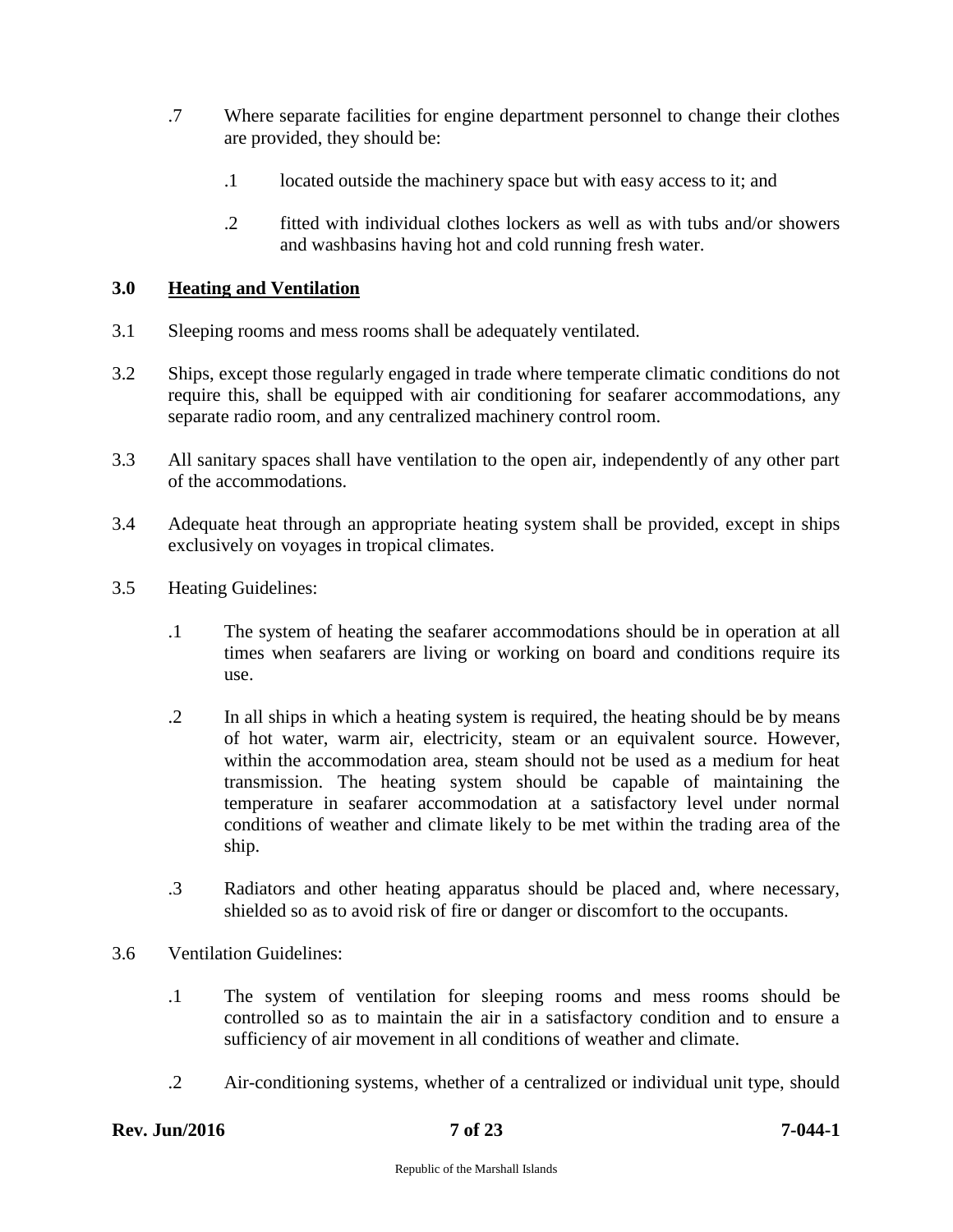be designed to:

- .1 maintain the air at a satisfactory temperature and relative humidity as compared to outside air conditions, ensure a sufficiency of air changes in all air-conditioned spaces, take account of the particular characteristics of operations at sea and not produce excessive noises or vibrations; and
- .2 facilitate easy cleaning and disinfection to prevent or control the spread of disease.
- .3 Power for the operation of the air conditioning and other aids to ventilation required by the preceding paragraphs in §3.6 should be available at all times when seafarers are living or working on board and conditions so require. However, this power need not be provided from an emergency source.

# <span id="page-7-0"></span>**4.0 Lighting**

- 4.1 Subject to such special arrangements as may be permitted in passenger ships and special purpose ships, sleeping rooms and mess rooms shall be lit by natural light and provided with adequate artificial light.
- 4.2 Lighting Guidelines:
	- .1 In all ships, electric light should be provided in the seafarer accommodation. If there are not two (2) independent sources of electricity for lighting, additional lighting should be provided by properly constructed lamps or lighting apparatus for emergency use.
	- .2 In sleeping rooms an electric reading lamp should be installed at the head of each berth.
	- .3 Suitable standards of natural and artificial lighting should be fixed by the RO recognized by the Administrator.

# <span id="page-7-1"></span>**5.0 Sleeping Rooms**

- 5.1 In ships other than passenger ships, an individual sleeping room shall be provided for each seafarer. In the case of ships and yachts of less than 3,000 Gross Tonnage (GT) or special purpose ships, exemptions from this requirement may be granted by the Administrator after consultation with the shipowner and the applicable seafarers' organization.
- 5.2 Separate sleeping rooms shall be provided for men and for women.
- 5.3 Sleeping rooms shall be of adequate size and properly equipped so as to ensure reasonable comfort and to facilitate tidiness.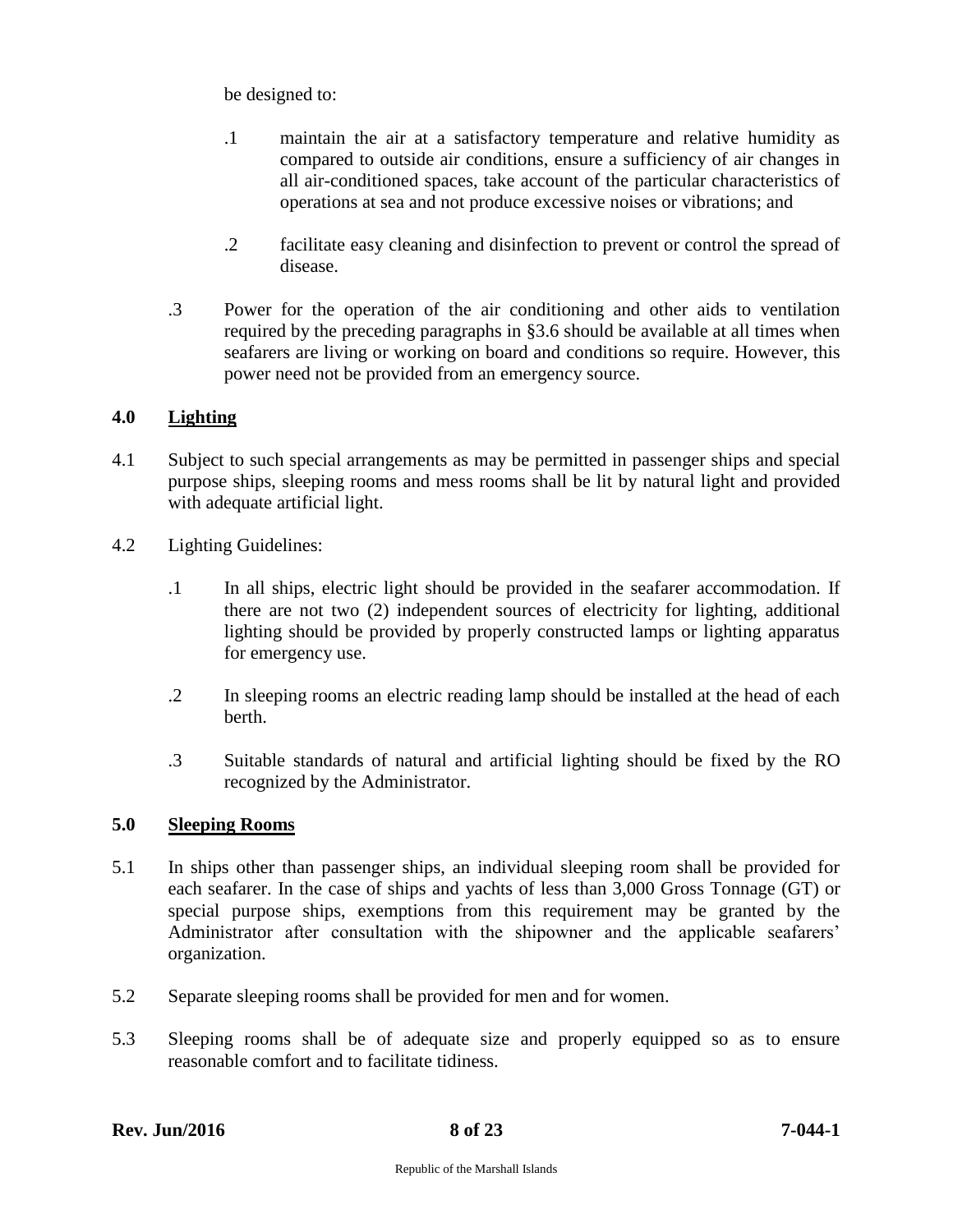- 5.4 A separate berth for each seafarer shall in all circumstances be provided.
- 5.5 The minimum inside dimensions of a berth shall be at least 198 centimeters by 80 centimeters.
- 5.6 In single berth seafarers' sleeping rooms, the floor area shall not be less than:
	- .1 4.5 square meters in ships of less than 3,000 GT;
	- .2 5.5 square meters in ships of 3,000 GT or over but less than 10,000 GT; and
	- .3 seven (7) square meters in ships of 10,000 GT or over.
- 5.7 However, the Administrator may allow a reduced floor area for passenger ships, special purpose ships and yachts of less than 3,000 GT in order to provide single berth sleeping rooms.
- 5.8 On ships of less than 3,000 GT other than passenger ships and special purpose ships, sleeping rooms may be occupied by a maximum of two (2) seafarers. The floor area of such sleeping rooms shall not be less than seven (7) square meters.
- 5.9 On ships routinely carrying cadets for training on board, sleeping rooms may be occupied by a maximum of two (2) cadets. The floor area of such sleeping rooms shall not be less than seven (7) square meters.
- 5.10 On ships routinely carrying coast pilots on board for passages of more than 24 hours, a separate sleeping room should be provided near the navigation bridge. The floor area of such a sleeping room shall not be less than 4.5 square meters.
- 5.11 On passenger ships and special purpose ships, the floor area of sleeping rooms for seafarers not performing the duties of ships' officers shall not be less than:
	- .1 7.5 square meters in rooms accommodating two (2) persons;
	- .2 11.5 square meters in rooms accommodating three (3) persons; and
	- .3 14.5 square meters in rooms accommodating four (4) persons.
- 5.12 On special purpose ships or ships with temporary riding maintenance crews, sleeping rooms may accommodate more than four (4) persons; however, the floor area of such sleeping rooms shall not be less than 3.6 square meters per person.
- 5.13 On ships other than passenger ships and special purpose ships, sleeping rooms for seafarers who perform the duties of ships' officers, where no private sitting room or day room is provided, the floor area per person shall not be less than:
	- .1 7.5 square meters in ships of less than 3,000 GT;
	- .2 8.5 square meters in ships of 3,000 GT or over but less than 10,000 GT; and

# **Rev. Jun/2016 9 of 23 7-044-1**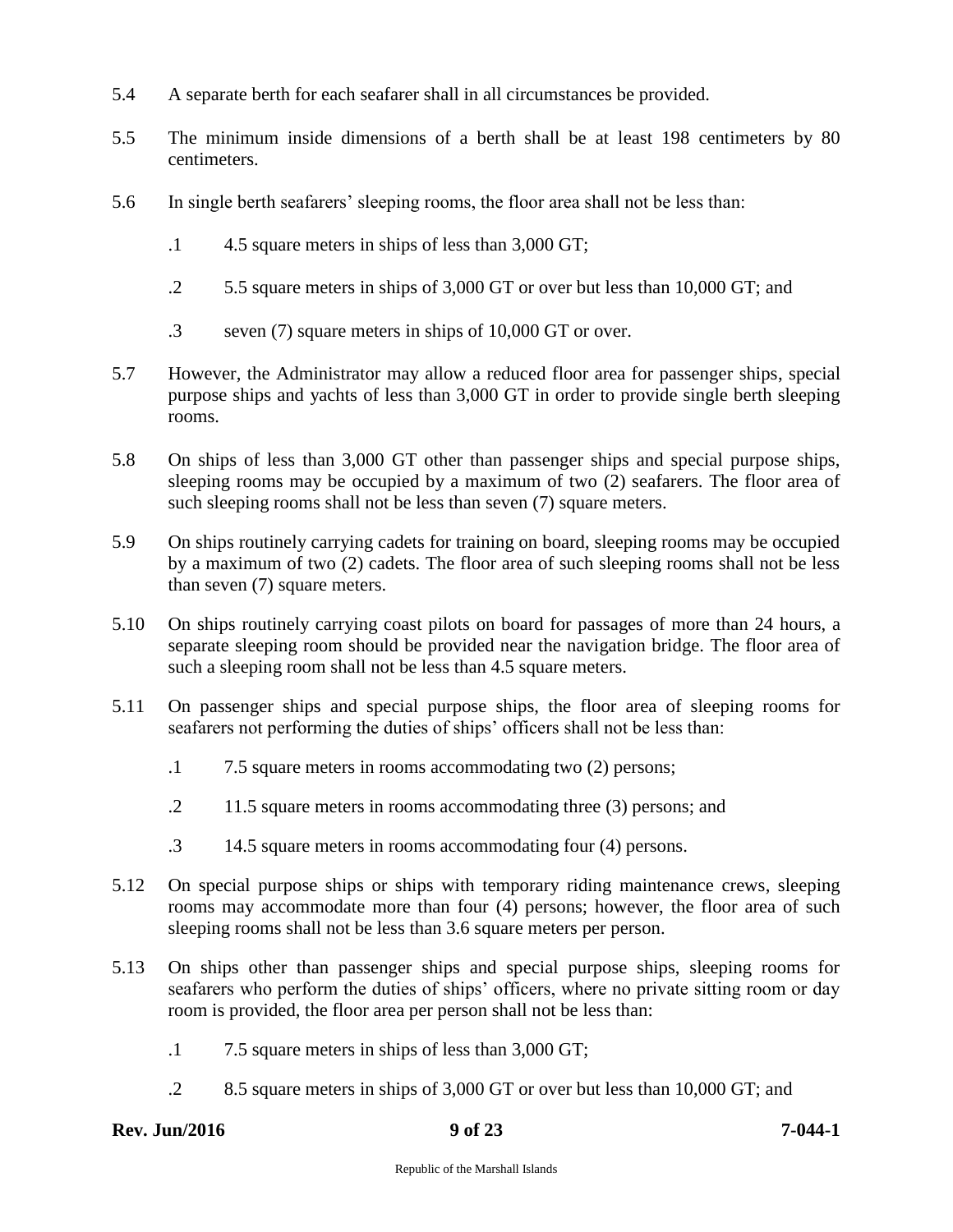- .3 10 square meters in ships of 10,000 GT or over.
- 5.14 On passenger ships and special purpose ships, the floor area for seafarers performing the duties of ships' officers, where no private sitting room or day room is provided, the floor area per person for junior officers at the operational level shall not be less than 7.5 square meters and for senior officers at the management level shall not be less than 8.5 square meters.
- 5.15 The Master, the chief engineer and the chief navigating officer shall have, in addition to their sleeping room, an adjoining sitting room, day room or equivalent additional space; however, ships and yachts of less than 3,000 GT may be exempted by the Administrator from this requirement after consultation with the shipowner and the applicable seafarers' organization.
- 5.16 For each occupant, the furniture shall include a clothes locker of ample space (minimum 475 liters) and a drawer or equivalent space of not less than 56 liters; however, if the drawer is incorporated in the clothes locker then the combined minimum volume of the clothes locker shall be 500 liters. It shall be fitted with a shelf and be able to be locked by the occupant so as to ensure privacy.
- 5.17 Each sleeping room shall be provided with a table or desk, which may be of the fixed, drop-leaf or slide-out type, and with comfortable seating accommodation as necessary.
- 5.18 Sleeping Room Guidelines:
	- .1 There should be adequate berth arrangements on board making it as comfortable as possible for the seafarer and any partner who may accompany the seafarer.
	- .2 Where the size of the ship, the activity in which it is to be engaged and its layout make this reasonable and practical, sleeping rooms should be planned and equipped with a private bathroom, including a toilet, so as to provide reasonable comfort for the occupants and to facilitate tidiness.
	- .3 As far as practicable, sleeping rooms of seafarers should be so arranged that watches are separated and that no seafarers working during the day share a room with watchkeepers.
	- .4 In the case of seafarers performing the duty of petty officers, there should be no more than two persons per sleeping room.
	- .5 Consideration should be given to extending the facility referred to in paragraph 5.15 to the first engineer officer when practicable.
	- .6 Sleeping rooms should not be located adjacent to officer and/or crew lounges for reasons such as traffic in the passageway, noise transmitted through the bulkhead, deck or overhead, etc., and recreational facilities which may be located therein.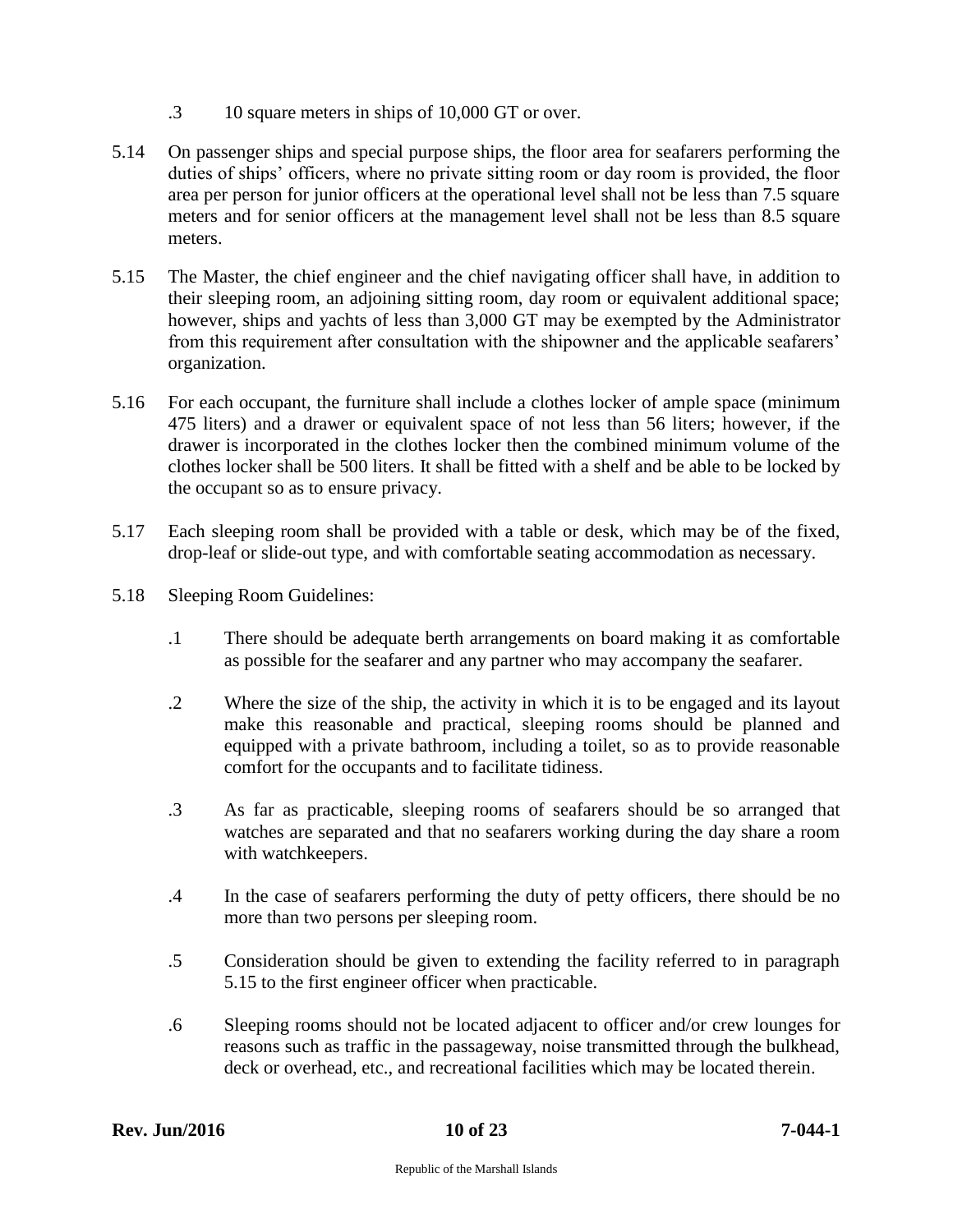- .7 Sleeping rooms should not be arranged adjoining a mess room, even though the high noise reduction type joiner bulkhead is installed between the mess room and sleeping room.
- .8 A duty mess room shall be considered as a mess room to be located apart from the sleeping rooms.
- .9 Space occupied by berths and lockers, chests of drawers and seats should be included in the measurement of the floor area. Sanitary modules and small or irregularly shaped spaces which do not add effectively to the space available for free movement and cannot be used for installing furniture should be excluded.
- .10 Berths should not be arranged in tiers of more than two (2). In the case of berths placed along the ship's side, there should be only a single tier where a sidelight is situated above a berth.
- .11 The lower berth in a double tier should not be less than 30 centimeters above the floor. The upper berth should be placed approximately midway between the bottom of the lower berth and the lower side of the deckhead beams.
- .12 The framework and the lee-board, if any, of a berth should be of approved material, hard, smooth, and not likely to corrode or to harbor vermin.
- .13 If tubular frames are used for the construction of berths, they should be completely sealed and without perforations that would give access to vermin.
- .14 Each berth should be fitted with a comfortable mattress with cushioning bottom or a combined cushioning mattress, including a spring bottom or a spring mattress. The mattress and cushioning material used should be made of approved material. Stuffing of material likely to harbor vermin should not be used.
- .15 Clean bedding should be supplied by the shipowner to all seafarers for use on board during service on the ship, and such seafarers should be responsible for the return of the bedding at times specified by the Master and on completion of service in the ship.
- .16 Bedding should be of good quality and should be of approved material which can be easily cleaned.
- .17 When one berth is placed over another, a dust-proof bottom should be fitted beneath the bottom mattress or spring bottom of the upper berth.
- .18 The furniture should be of smooth, hard material not liable to warp or corrode and should not have sharp edges or corners.
- .19 Sleeping rooms should be fitted with curtains or equivalent for the sidelights.
- .20 Sleeping rooms should be fitted with a mirror, small cabinets for toilet requisites,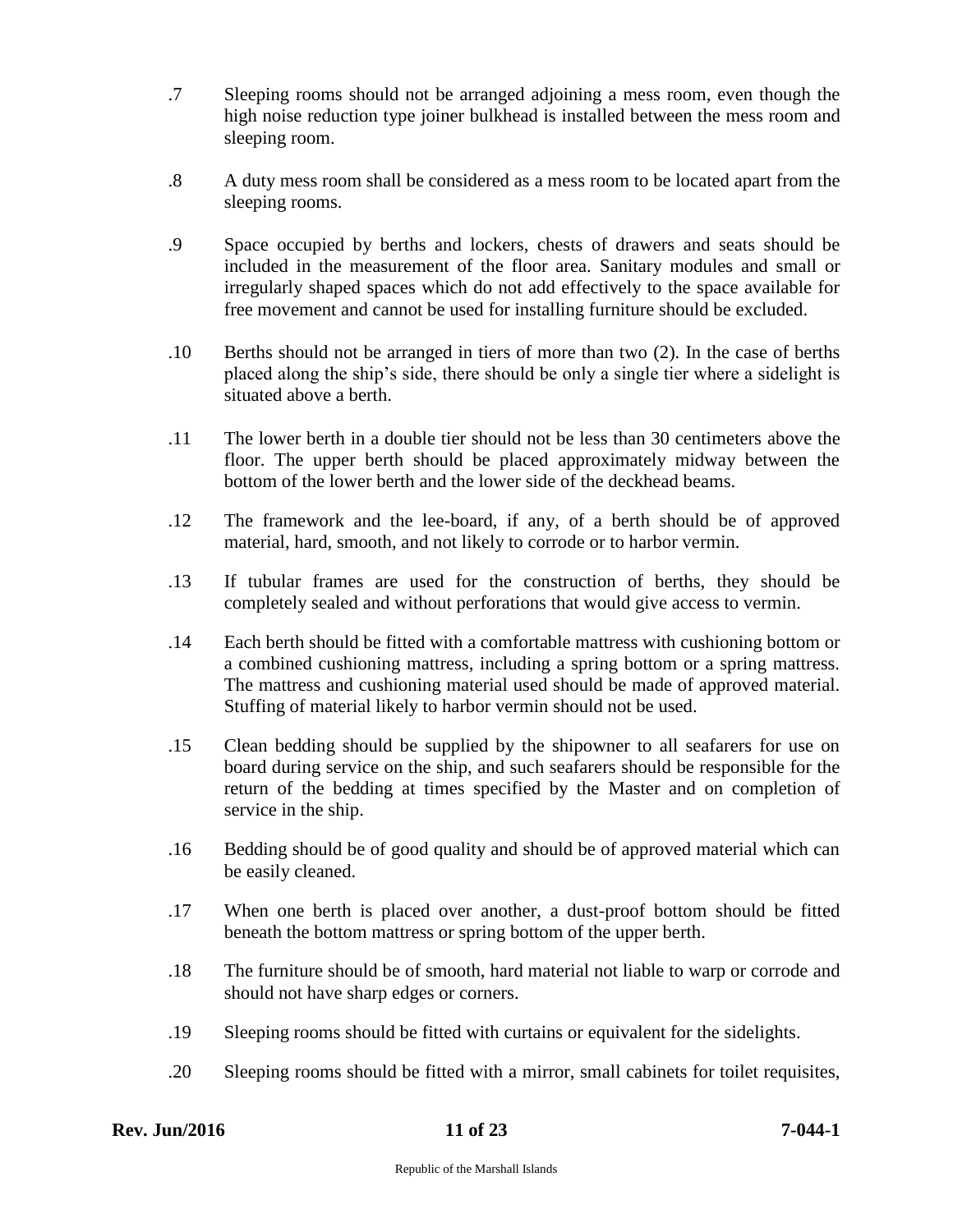a book rack and a sufficient number of coat hooks.

#### <span id="page-11-0"></span>**6.0 Noise and Vibration and other Ambient Factors**

- 6.1 Accommodation, recreational and catering facilities should be located as far as practicable from the engines, steering gear rooms, deck winches, ventilation, heating and air-conditioning equipment and other noisy machinery.
- 6.2 Acoustic insulation or other appropriate sound-absorbing materials should be used in the construction and finishing of bulkheads, deckheads, and decks within the soundproducing spaces as well as self-closing noise-isolating doors for machinery spaces.
- 6.3 Engine rooms and other machinery spaces should be provided, wherever practicable, with soundproof centralized control rooms for engine-room personnel. Working spaces, such as the machine shop, should be insulated, as far as practicable, from the general engineroom noise and measures should be taken to reduce noise in the operation of machinery.
- 6.4 The limits for noise levels for working and living spaces should be in conformity with the international guidelines of the ILO on exposure levels, including those in the ILO Code of practice entitled Ambient Factors in the Workplace, 2001, and, where applicable, the specific protection required by the International Maritime Organization (IMO) Code on Noise Levels on board Ships, Resolution MSC.337(91), and with any subsequent amending and supplementary instruments for acceptable noise levels on board ships. A copy of the applicable instruments in English or the working language of the ship should be carried on board and should be accessible to seafarers.
- 6.5 No accommodation, recreational or catering facilities should be exposed to excessive vibration.

# <span id="page-11-1"></span>**7.0 Mess Rooms**

- 7.1 Mess rooms shall be located apart from the sleeping rooms and as close as practicable to the galley; however, ships of less than 3,000 GT may be exempted by the Administrator from this requirement after consultation with the shipowner and applicable seafarers' organization.
- 7.2 Mess rooms shall be of adequate size and comfort and properly furnished and equipped (including ongoing facilities for refreshment), taking account of the number of seafarers likely to use them at any one time; however, provisions shall be made for separate or common mess room facilities as appropriate.
- 7.3 Mess Room Guidelines:
	- .1 Mess room facilities may be either common or separate. The decision in this respect should be taken after consultation with seafarers' and shipowners' representatives and subject to the approval of the Administrator. Factors such as the size of the ship and the distinctive cultural, religious and social needs of the seafarers should be taken into account.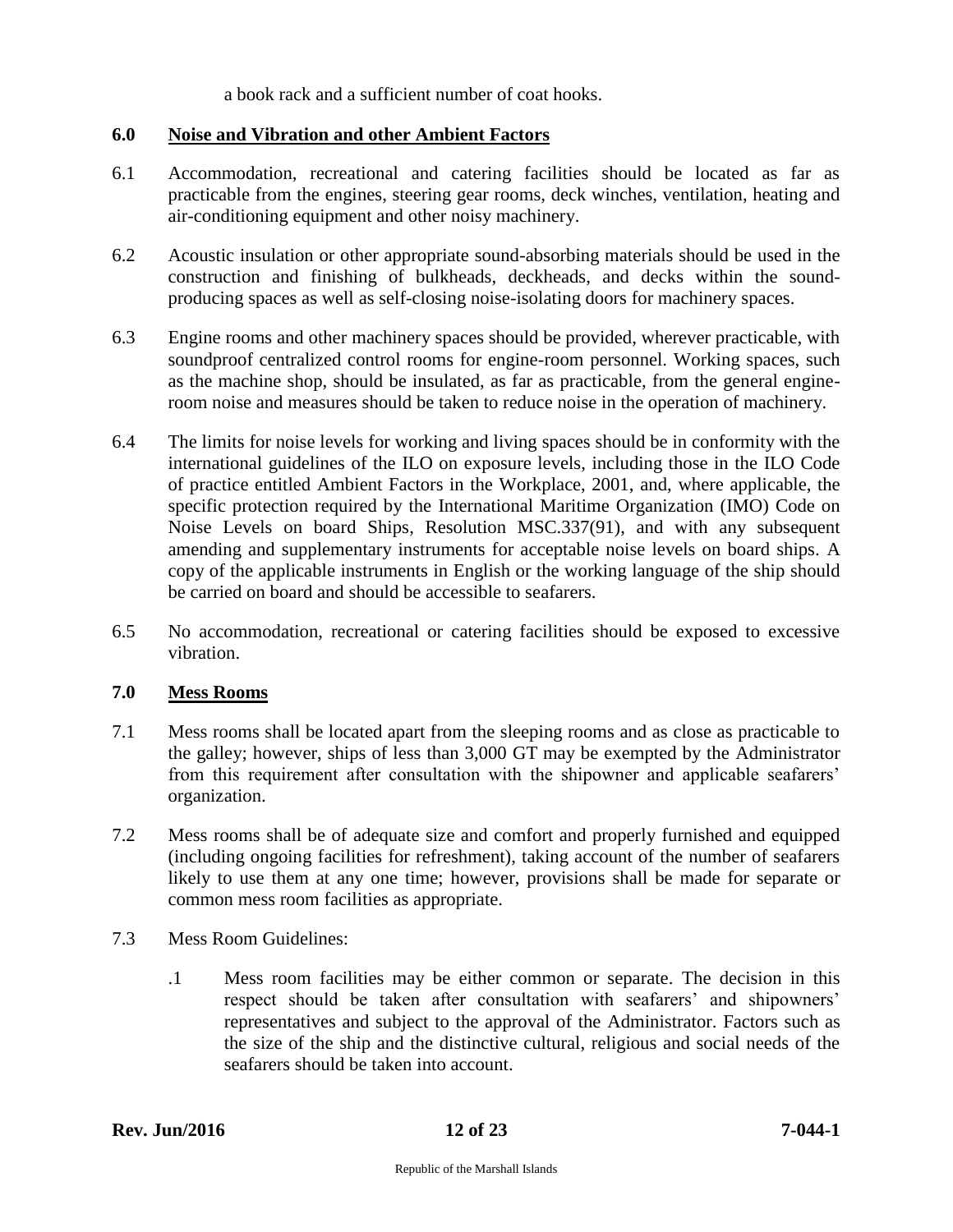- .2 Where separate mess room facilities are to be provided to seafarers, then separate mess rooms should be provided for:
	- .1 Master and officers; and
	- .2 petty officers and other seafarers.
- .3 On ships other than passenger ships, the floor area of mess rooms for seafarers should be not less than 1.5 square meters per person of the planned seating capacity.
- .4 In all ships, mess rooms should be equipped with tables and appropriate seats, fixed or movable, sufficient to accommodate the greatest number of seafarers likely to use them at any one time. Shore workers need not be considered in this accommodation.
- .5 There should be available at all times when seafarers are on board:
	- .1 a refrigerator, which should be conveniently situated and of sufficient capacity for the number of persons using the mess room or mess rooms;
	- .2 facilities for hot beverages; and
	- .3 cool water facilities.
- .6 Where available pantries are not accessible to mess rooms, adequate lockers for mess utensils and proper facilities for washing utensils should be provided.
- .7 The tops of tables and seats should be of damp-resistant material.

# <span id="page-12-0"></span>**8.0 Sanitary Facilities**

- 8.1 All seafarers shall have convenient access on the ship to sanitary facilities meeting minimum standards of health and hygiene and reasonable standards of comfort, with separate sanitary facilities being provided for men and for women.
- 8.2 There shall be sanitary facilities within easy access of the navigating bridge and the machinery space or near the engine room control center; however, ships and yachts of less than 3,000 GT may be exempted by the Administrator from this requirement after consultation with the shipowner' and applicable seafarers' organization.
- 8.3 On all ships, a minimum of one (1) toilet, one (1) wash basin and one (1) tub and/or shower for every six (6) persons or less who do not have personal facilities shall be provided at a convenient location.
- 8.4 With the exception of passenger ships, each sleeping room shall be provided with a washbasin having hot and cold running fresh water, except where such a washbasin is situated in the private bathroom provided.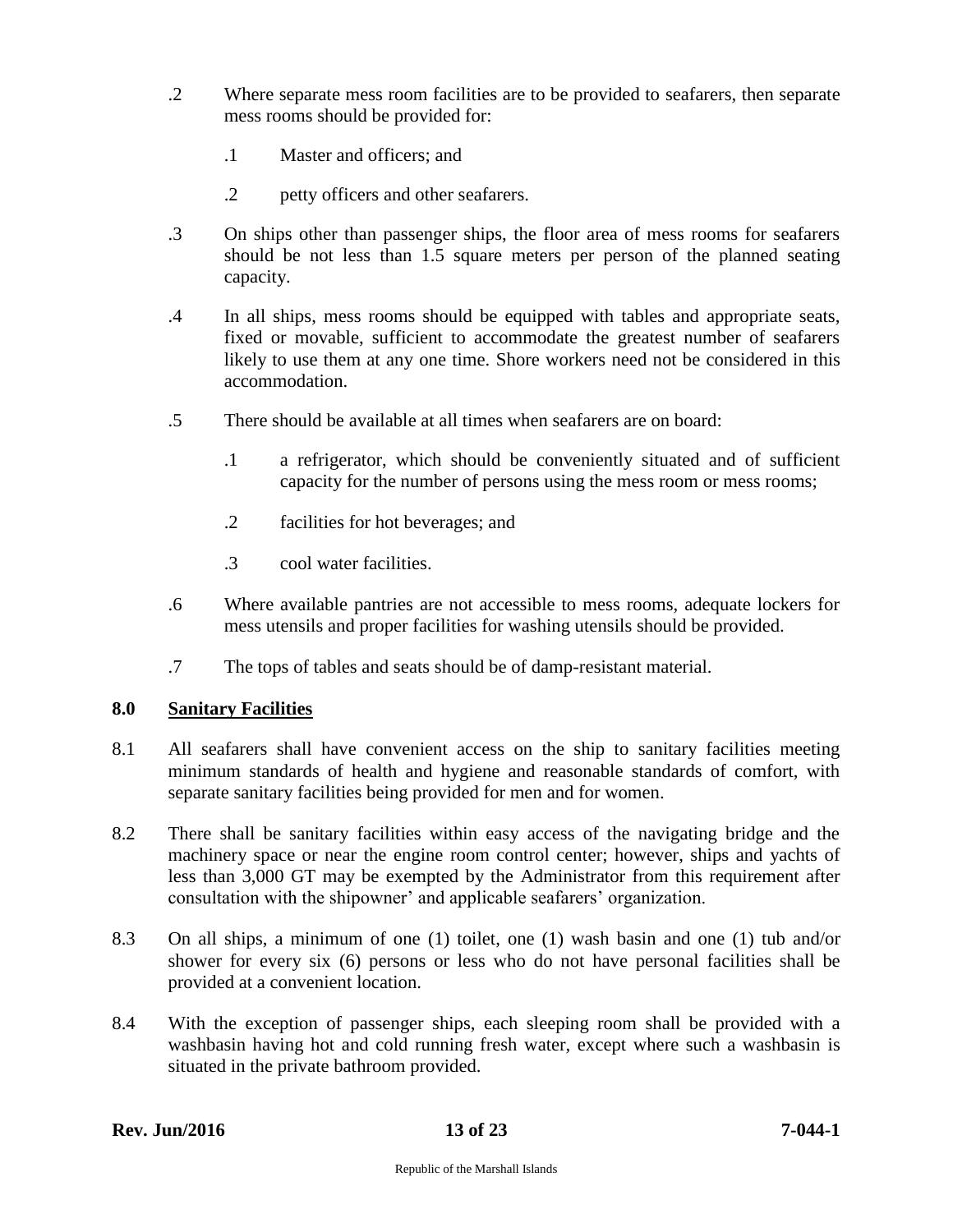- 8.5 In passenger ships normally engaged on voyages of not more than four (4) hours' duration, consideration may be given by the Administrator to special arrangements or a reduction in the number of facilities required.
- 8.6 Hot and cold running fresh water shall be available in all wash places.
- 8.7 Sanitary Accommodation Guidelines:
	- .1 Washbasins and tub baths should be of adequate size and constructed of approved material with a smooth surface not liable to crack, flake or corrode.
	- .2 All toilets should be of an approved pattern and provided with an ample flush of water, available at all times and independently controllable.
	- .3 Sanitary accommodations intended for the use of more than one (1) person should comply with the following requirements:
		- .1 floors should be of approved durable material, impervious to damp, and should be properly drained;
		- .2 bulkheads should be of steel or other approved material and should be watertight up to at least 23 centimeters above the level of the deck;
		- .3 the accommodation should be sufficiently lit, heated and ventilated;
		- .4 toilets should be situated convenient to, but separate from, sleeping rooms and wash rooms, without direct access from the sleeping rooms or from a passage between sleeping rooms and toilets to which there is no other access; this requirement does not apply where a toilet is located in a compartment between two (2) sleeping rooms having a total of not more than four (4) seafarers; and
		- .5 where there is more than one (1) toilet in a compartment, they should be sufficiently screened to ensure privacy.
	- .4 Towels, soap and toilet paper for all seafarers should be provided by the shipowner.

# <span id="page-13-0"></span>**9.0 Hospital Accommodation**

- 9.1 Ships carrying 15 or more seafarers and engaged in a voyage of more than three (3) days' duration shall provide separate hospital accommodation to be used exclusively for medical purposes. The Administrator may modify this requirement for ships engaged in coastal trade.
- 9.2 The hospital accommodation shall, in all weathers, be easy to access, provide comfortable housing for the occupants and be conducive to their receiving prompt and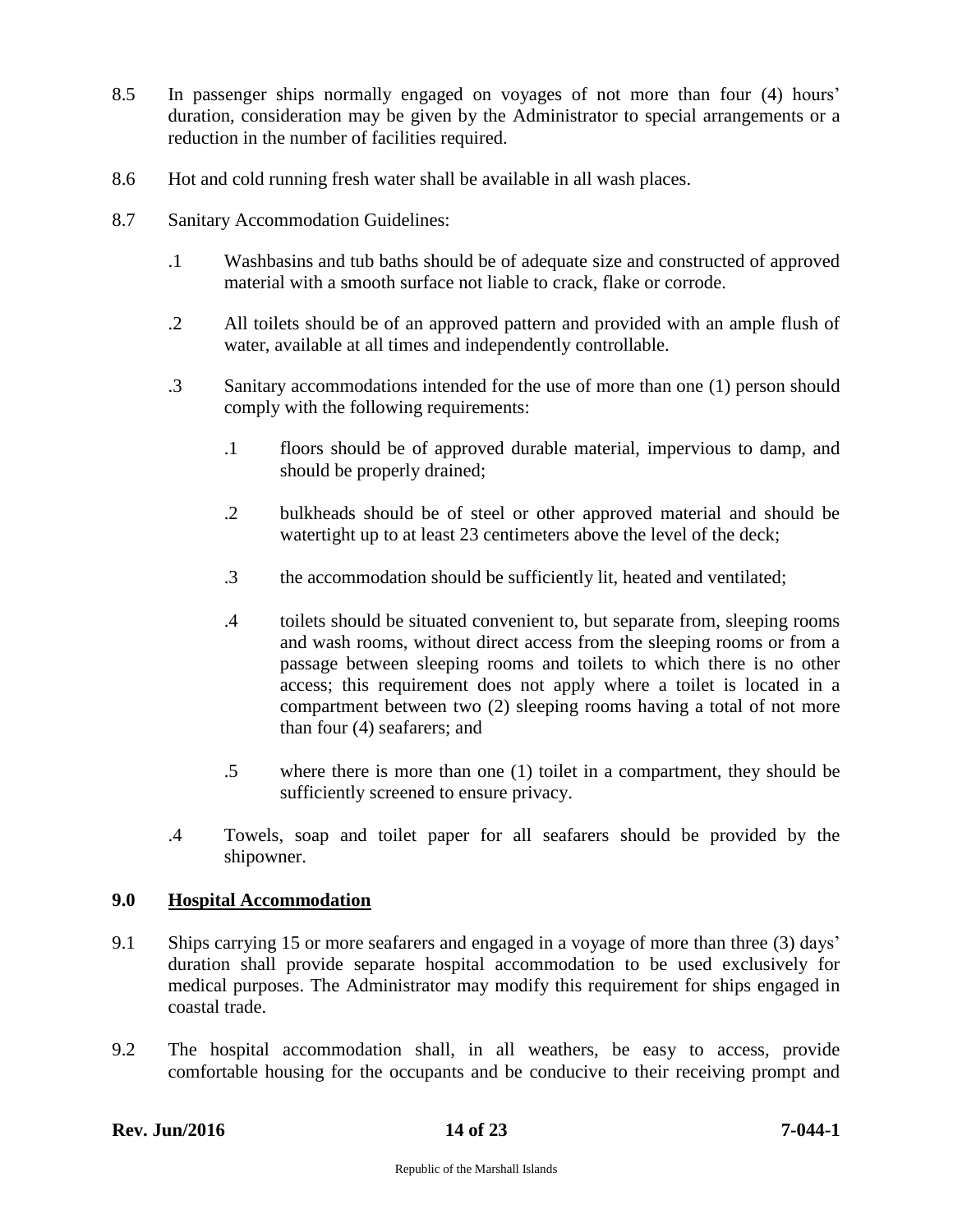proper attention.

- 9.3 Hospital Accommodation Guidelines:
	- .1 The hospital accommodation should be designed so as to facilitate consultation and the giving of medical first aid and to help prevent the spread of infectious diseases.
	- .2 The arrangement of the entrance, berths, lighting, ventilation, heating and water supply should be designed to ensure the comfort and facilitate the treatment of the occupants.
	- .3 The number of hospital berths that should be provided are as follows:
		- .1 one (1) berth on each ship carrying a crew of 15 or more persons and engaged in a voyage of more than three (3) days' duration;
		- .2 one (1) additional berth for every 50, or fraction of 50, members of the crew or special personnel;
		- .3 in any case there need not be more than six (6) berths.
	- .4 Sanitary accommodations should be provided for the exclusive use of the occupants of the hospital accommodation, either as part of the accommodation or in close proximity thereto. Such sanitary accommodation comprises a minimum of one (1) toilet, one (1) washbasin and one (1) tub or shower.

# <span id="page-14-0"></span>**10.0 Laundry Facilities**

- 10.1 Appropriately situated and furnished laundry facilities shall be available.
- 10.2 The laundry facilities provided for seafarers' use should include:
	- .1 washing machines supplied with hot and cold fresh water;
	- .2 drying machines or adequately heated and ventilated drying rooms; and
	- .3 irons and ironing boards or their equivalent.

# <span id="page-14-1"></span>**11.0 Open Deck Space**

All ships shall have a space or spaces on open deck to which the seafarers can have access when off duty, which are of adequate area having regard to the size of the ship and of the number of seafarers on board.

# <span id="page-14-2"></span>**12.0 Offices**

All ships shall be provided with separate offices or a common ship's office for use by deck and engine departments; ships of less than 3,000 GT may be exempted by the

# **Rev. Jun/2016 15 of 23 7-044-1**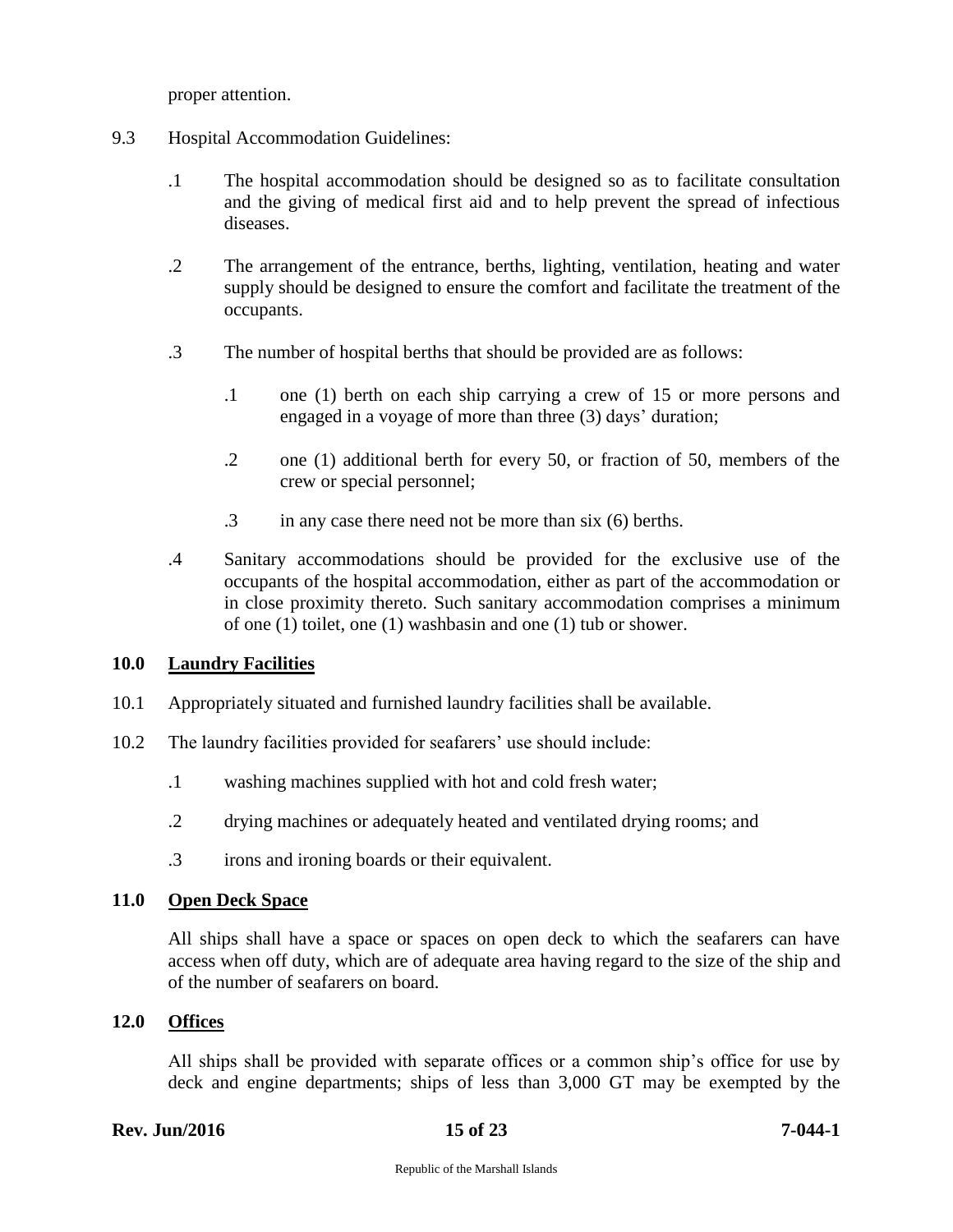Administrator from this requirement after consultation with the shipowner and applicable seafarers' organization.

# <span id="page-15-0"></span>**13.0 Mosquito Protection**

Ships regularly trading to mosquito-infested ports shall be fitted with appropriate devices. The World Health Organization (WHO) provides International Health Regulations and Guide to Ship Sanitation within which are ship designer and constructor guidelines for the control of insects, more particularly for sleeping quarters, mess rooms, and dining rooms, indoor recreational areas, as well as all food spaces, where ships are in transit in areas where flies and mosquitoes are prevalent. Control measures that may be employed by the Master and crew are also provided.

# <span id="page-15-1"></span>**14.0 Recreational Facilities**

- 14.1 Appropriate seafarers' recreational facilities, amenities and services that take into account provisions on health and safety protection and accident prevention, as adapted to meet the special needs of seafarers that must live and work on ships shall be provided on board for the benefit of all seafarers.
- 14.2 Recreational Facilities, Mail and Ship Visit Arrangements Guidelines:
	- .1 Recreational facilities and services should be reviewed frequently to ensure that they are appropriate in light of changes in the needs of seafarers resulting from technical, operational and other developments in the shipping industry.
	- .2 Furnishings for recreational facilities should as a minimum include a bookcase and facilities for reading, writing and, where practicable, games.
	- .3 In connection with the planning of recreation facilities, consideration should be given to the provision of a canteen.
	- .4 Consideration should also be given to including the following facilities at no cost to the seafarer, where practicable:
		- .1 a smoking room;
		- .2 television viewing and the reception of radio broadcasts;
		- .3 showing of films, the stock of which should be adequate for the duration of the voyage and, where necessary, changed at reasonable intervals;
		- .4 sports equipment including exercise equipment, table games and deck games;
		- .5 where possible, facilities for swimming;
		- .6 a library containing vocational and other books, the stock of which should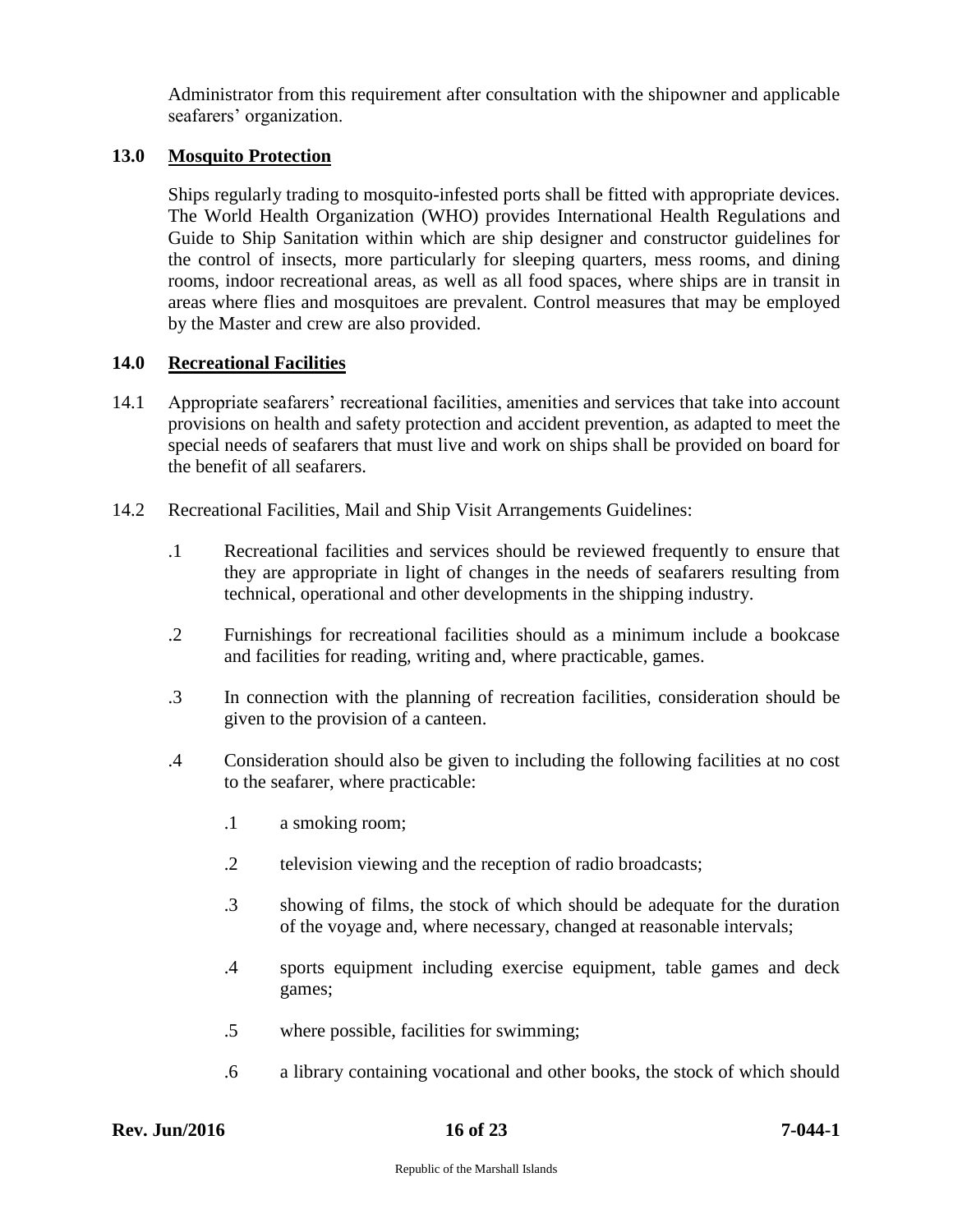be adequate for the duration of the voyage and changed at reasonable intervals;

- .7 facilities for recreational handicrafts;
- .8 electronic equipment such as a radio, TV, video recorders, DVD/CD player, personal computer and software and cassette recorder/player;
- .9 where appropriate, the provision of bars on board for seafarers unless these are contrary to national, religious, social customs or Company policy; and
- .10 reasonable access to ship-to-shore telephone communications and email and internet facilities, where available. Reasonable charges for the use of these services may be imposed.
- .5 Every effort should be given to ensuring that the forwarding of seafarers' mail is as reliable and expeditious as possible. Efforts should also be taken in order to avoid seafarers being required to pay additional postage when mail has to be readdressed due to circumstances beyond their control.
- .6 Measures should be considered to ensure, subject to any applicable national or international laws or regulations, that whenever possible and reasonable, seafarers are expeditiously granted permission to have their partners, relatives and friends as visitors on board their ship when in port. Such measures should meet any concerns for security clearances.
- .7 Consideration should be given to the possibility of allowing seafarers to be accompanied by their partners on occasional voyages where this is practicable and reasonable. Such partners should carry adequate insurance coverage against accident and illness; the shipowners should give every assistance to the seafarer to effect such insurance.

# <span id="page-16-0"></span>**15.0 Food, Catering, and Drinking Water**

- 15.1 Each shipowner shall ensure that ships they manage have a supply of sufficient food of good quality, drinking water and catering arrangements that secure the health and wellbeing of seafarers living on board, taking into account their differing cultural, religious and gastronomic backgrounds, the duration and nature of the voyage, and shall be suitable in respect of quantity, nutritive value, quality and variety.
- 15.2 Seafarers living on board a ship shall be provided with food free of charge during the period of engagement.
- 15.3 Each shipowner shall ensure that their ships meet the following minimum standards:
	- .1 food and drinking water supplies, having regard to the number of seafarers on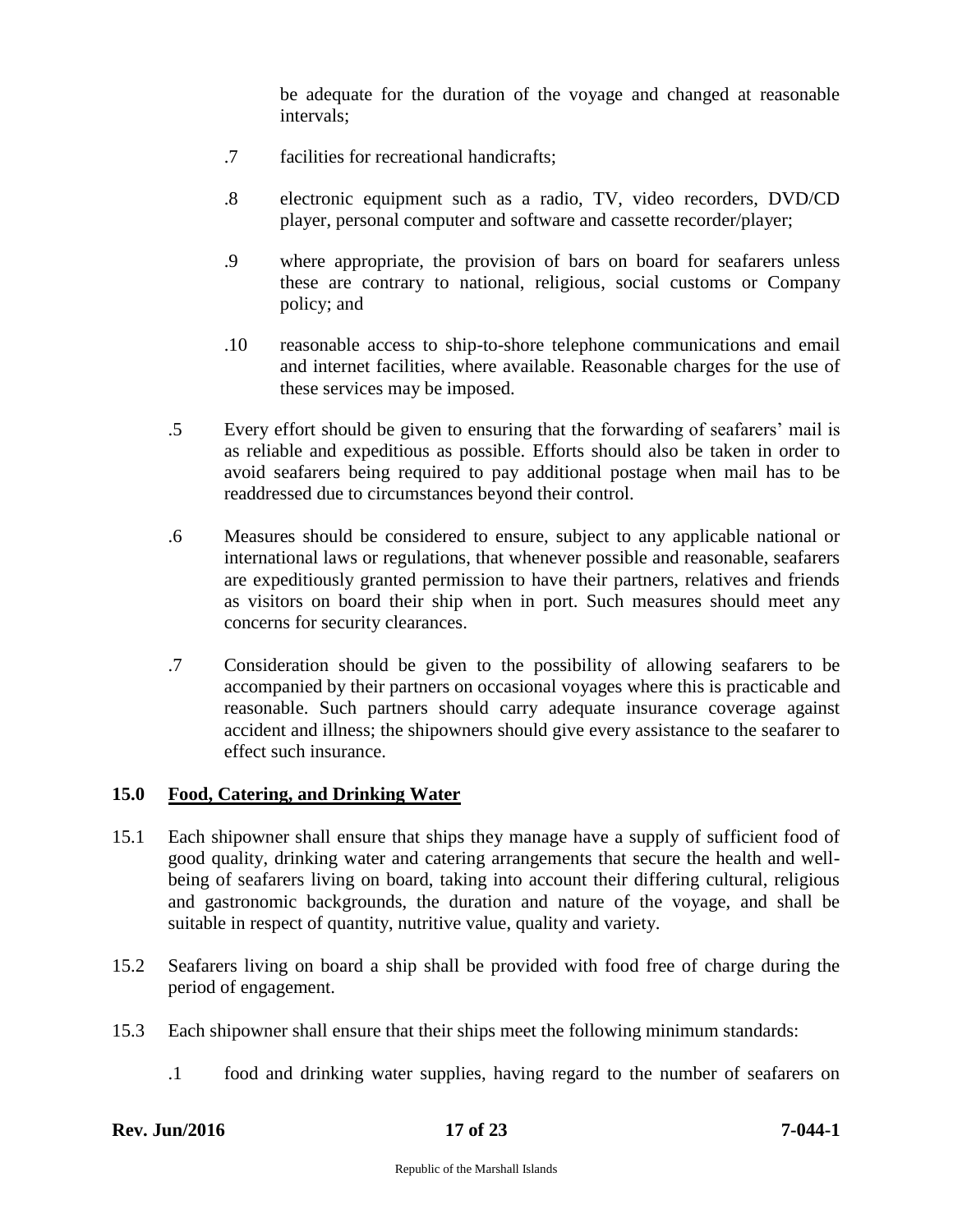board, shall be suitable to their religious requirements and cultural practices as they pertain to food;

- .2 the organization and equipment of the catering department shall be such as to permit the provision to the seafarers of adequate, varied and nutritious meals prepared and served in hygienic conditions; and
- .3 catering staff shall be properly trained or instructed for their positions.
- 15.4 No seafarer under the age of 18 shall be employed or engaged or work as a ship's cook.
- 15.5 Shipowners shall ensure that seafarers who are engaged as ships' cooks are trained, qualified, and found competent for the position in accordance with requirements set out in the laws and regulations of the Marshall Islands. Refer to RMI Publication [MI-118,](http://www.register-iri.com/forms/upload/MI-118.pdf) Requirements for Seafarer Certification.
- 15.6 The requirements under paragraph 15.5 shall include the completion of a training course approved or recognized by the Administrator, which covers practical cookery, food and personal hygiene, food storage, stock control, environmental protection, and catering health and safety.
- 15.7 On ships operating with a prescribed manning of less than 10 persons, which, by virtue of the size of the crew or the trading pattern, may not be required by the Administrator to carry a fully qualified cook, anyone processing food in the galley shall be trained or instructed in areas including food and personal hygiene and handling and storage of food on board the ship.
- 15.8 Food and Catering Guidelines:
	- .1 Clean mess utensils should be supplied by the shipowner to all seafarers for use on board during service on the ship.
	- .2 Plates, cups and other mess utensils should be of approved good quality material which can be easily cleaned.
	- .3 Seafarers should only be qualified as ships' cooks if they satisfy the following:
		- .1 General Requirements
			- .1 Age and Seatime

Applicants must be not less than 18 years of age with a minimum of 12 months seagoing service, which may be varied to take into account existing relevant qualifications or experience.

.2 Medical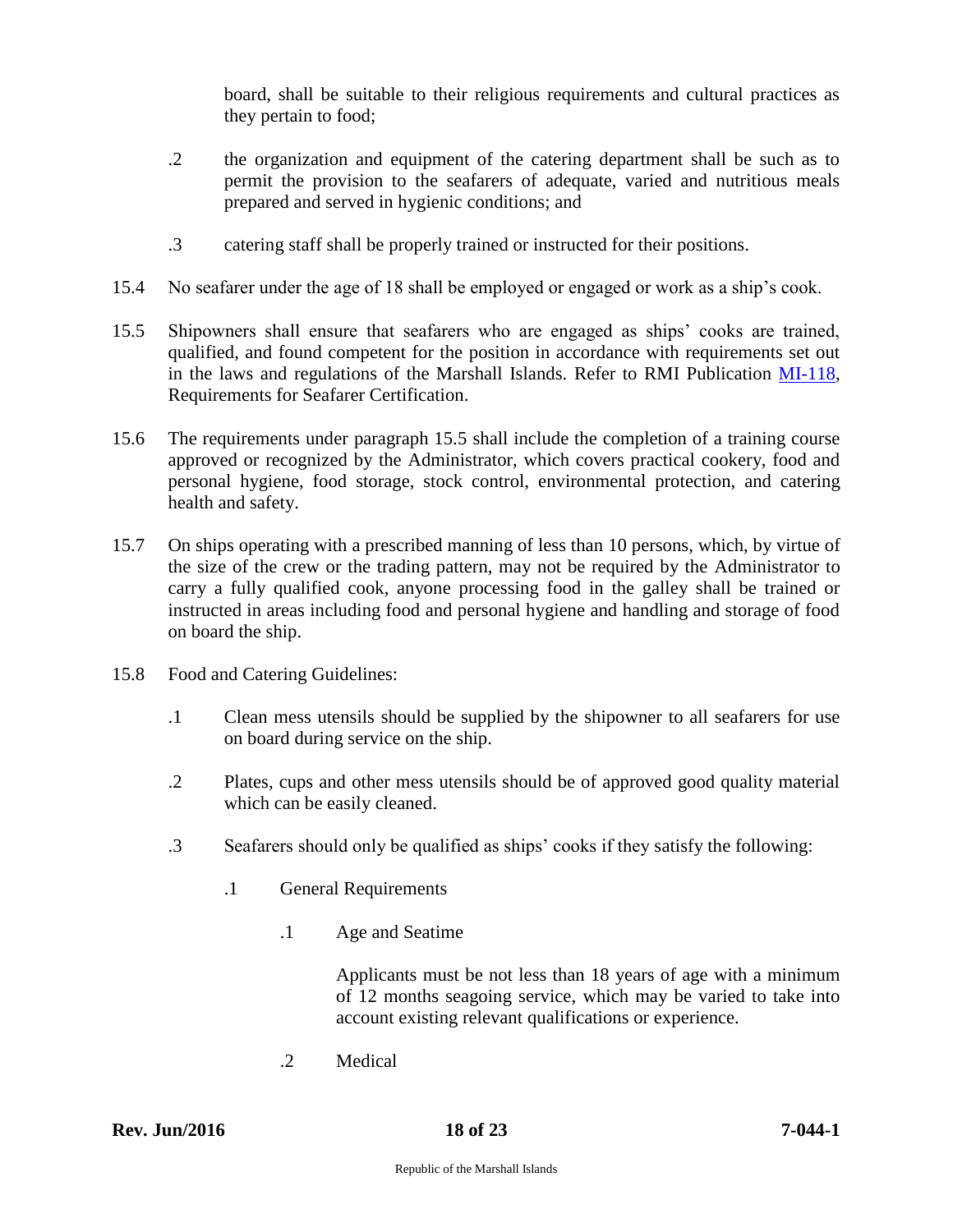Cooks and other personnel who are involved in preparing food, handling food, or maintaining food service areas must:

- a) meet the physical examination requirements set forth in the STCW Code, as amended, Part A, Chapter 1, §A-I/9;
- b) meet the color vision standards contained in the CIE Colour Vision Standard 3, at a minimum (CIE-143-2001, as amended); and
- c) not have any communicable diseases.

# .3 Training

- a) Cooks involved in food preparation, handling of food, and/or the maintenance of food service areas must have successfully completed an approved training course or program that covers practical cookery, nutrition, food and personal hygiene, food storage, stock control and environmental protection, and catering health and safety.
- b) All other personnel involved in food handling, must be trained or instructed at a minimum in food and personal hygiene, galley sanitation, and handling and storage of food on board.
- .4 Ship's Cook Certificate

The possession of a cook or chief cook's certificate is not mandatory under the MLC 2006. However, their training is a mandatory MLC, 2006 requirement and it is the responsibility of the vessel operator to ensure that persons responsible for food preparation, handling of food, or maintaining of food service areas have received the required training, are qualified for the capacity, and have in their possession documentary evidence to their qualifications.

- .2 Documentation of Ship's Cook Qualifications incontrovertible
	- .1 If requested, the Administrator may, in accordance with MI-118, paragraphs 5.23.2-3, issue a cook's Special Qualification Certificate (SQC) to those who are qualified as noted above.
	- .2 The Administrator will recognize, where appropriate, certificates of qualification issued by:
		- a) other Member States that have ratified the MLC, 2006; or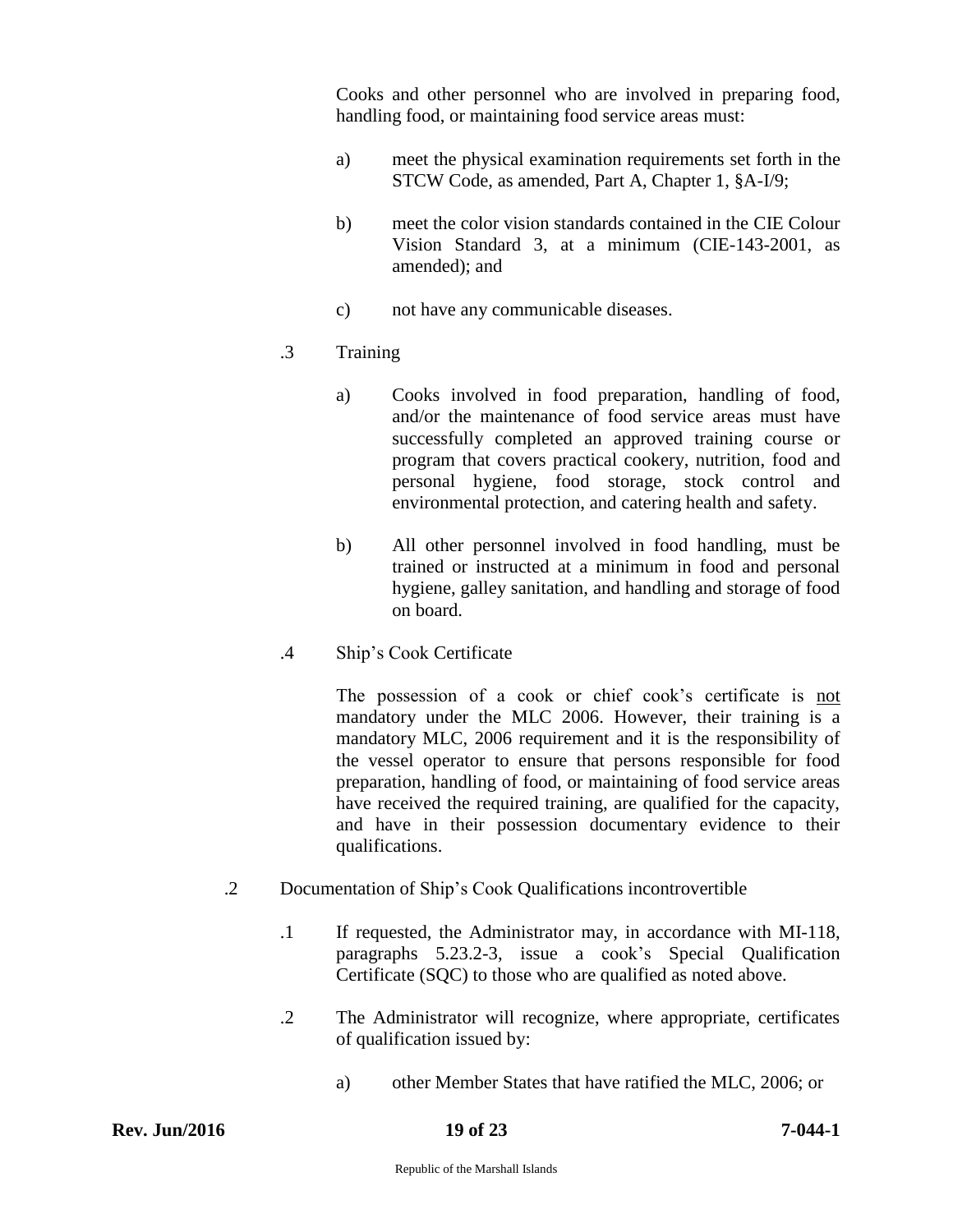- b) those Members that have ratified the ILO Certification of Ships' Cooks Convention, 1946 (No. 69); or
- c) other entities that provide training in accordance with the aforementioned ILO Conventions or other training that is equivalent to the ILO standards.
- .3 A cook's SQC that is issued by the Administrator shall serve as *prima facie* evidence of compliance with the documentation requirements contained in MLC, 2006.
- .3 Minimum Safe Manning Certification (MSMC)

The STCW Code does not address or require the manning, training, and certification of cooks. RMI MSMCs may not specify a manning requirement for cooks. However, where a cook or cooks are employed on board, the MLC, 2006 and the MSMC require that they must be trained and qualified as above.

- .4 Drinking Water
	- a) The Administrator does not prescribe (nor does MLC, 2006 require) numerical values for the constituents of water or standards to which water quality must be measured. The RMI requirement for water targets only the end result – that it must be drinkable.
	- b) There are numerous guidelines, including the World Health Organization (WHO) Guidelines for Drinking Water, that provide information on how to provide drinkable water and the operational monitoring of it. It is the responsibility of the ship owner or ship operator to determine which guidelines will be used, the methods by which drinking water will be provided and how the water quality will be monitored. This process should be included as part of the company's policies in its Safety Management System.
	- c) The Administrator similarly does not prescribe how drinking water should be tested – ashore or on board – or if on board, the type of test kits to be utilized. The end result must be that the water must be drinkable and there must be a method of testing and recordkeeping in place to verify that this is the case.
	- d) Assuming that drinking water is currently being provided to seafarers onboard, an acceptable approach would be to document current practice, taking into consideration the need for the frequency of testing to the chosen standard and for recordkeeping.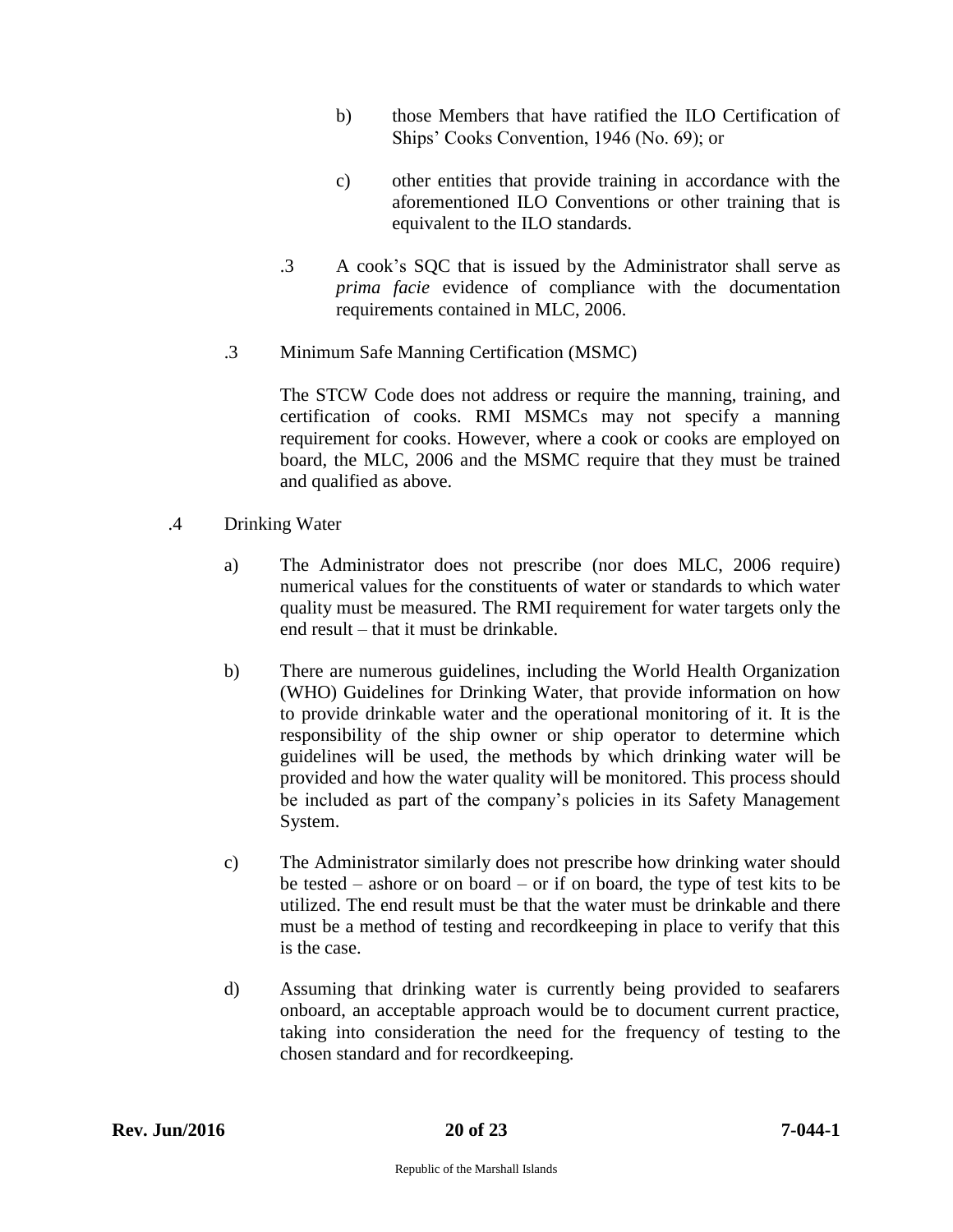.5 RMI Marine Guideline [MG-7-44-1](http://www.register-iri.com/forms/upload/MG-7-44-1.pdf) provides guidance on food handling, storage and preparation to ensure the health of all persons on board a ship. This Guideline addresses the MLC, 2006 requirements that foods meet minimum standards for quality and be prepared and served in hygienic conditions. The Guideline is intended to compliment this Notice.

# <span id="page-20-0"></span>**16.0 Inspections**

- 16.1 Frequent documented inspections shall be carried out on board ships, by or under the authority of the Master, to ensure that seafarer accommodations are clean, decently habitable and maintained in a good state of repair.
- 16.2 Frequent documented inspections shall be carried out on board ships, by or under the authority of the Master, with respect to:
	- .1 supplies of food and drinking water;
	- .2 all spaces and equipment used for the storage and handling of food and drinking water; and
	- .3 galley and other equipment for the preparation and service of meals.
- 16.3 The date and results of each such inspection shall be recorded in the Master's official logbook and be available for review.

# <span id="page-20-1"></span>**17.0 Diversity**

In the case of ships where there is need to take into account the interests of seafarers having differing and distinctive religious and social practices, fairly applied variations in respect of these standards may be permitted on condition that such variations do not result in overall facilities less favorable than those which would result from the application of these minimum standards.

# <span id="page-20-2"></span>**18.0 Exemptions**

- 18.1 For ships of less than 3,000 GT where it is reasonable to do so, in relation to the requirements of the provisions specified below, taking account of the size of the ship and the number of persons on board, shipowners may seek exemption under MLC, 2006 Title 3 from the Administrator from compliance with:
	- .1 paragraphs 3.2, 8.4 and §10 above;
	- .2 paragraphs 5.6, 5.8 and 5.11 to 5.14 above, with respect to floor area only; and
	- .3 paragraphs 5.15, and 5.16 above.
- 18.2 For yachts, reference should be made to the RMI Publication MI-103. Equivalent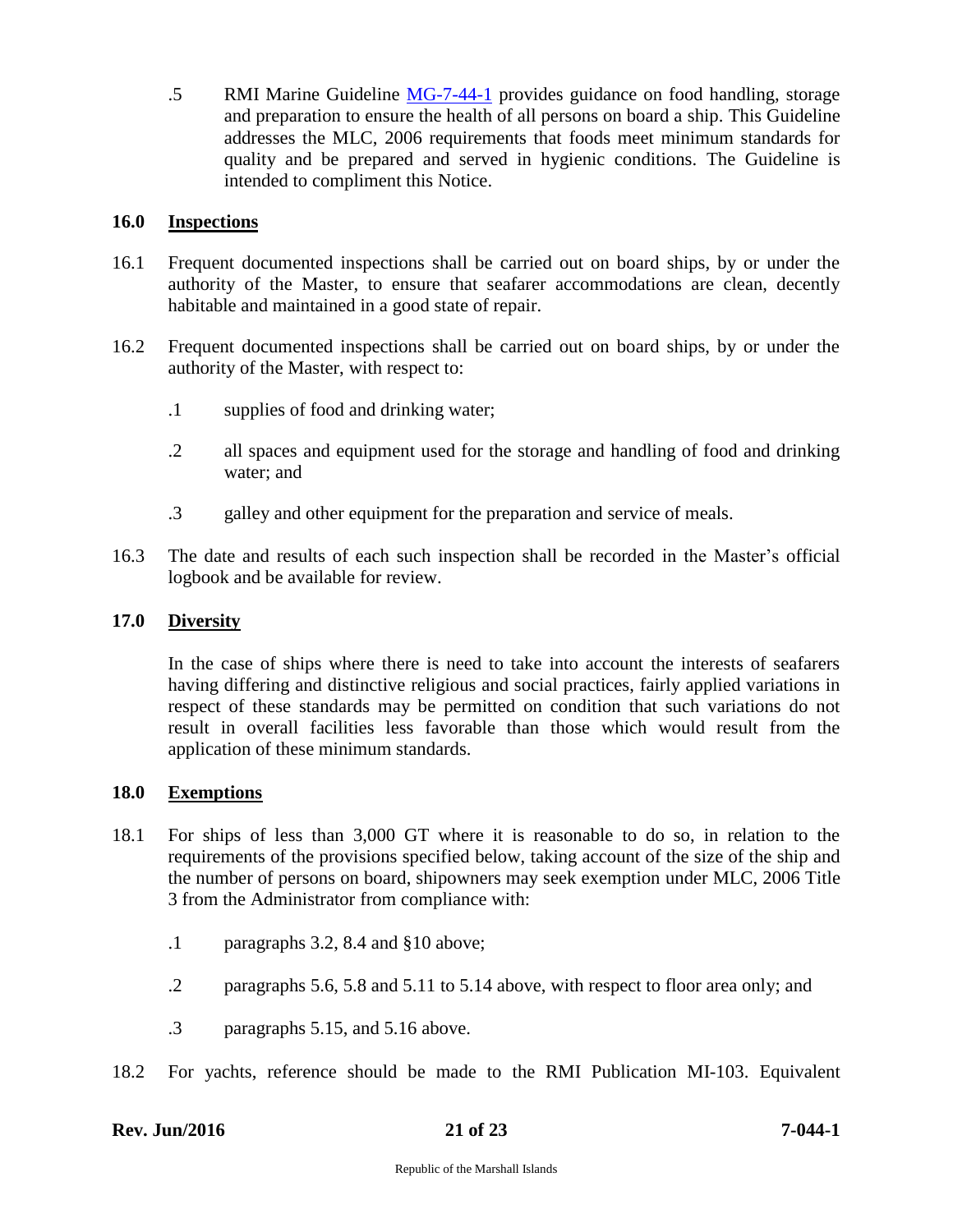arrangements for ships noted in §18.1 above may be considered.

18.3 Any exemptions with respect to the requirements of these minimum standards may be made only where they are expressly permitted in these minimum standards and only for particular circumstances in which such exemptions can be clearly justified on strong grounds and subject to protecting the seafarers' health and safety.